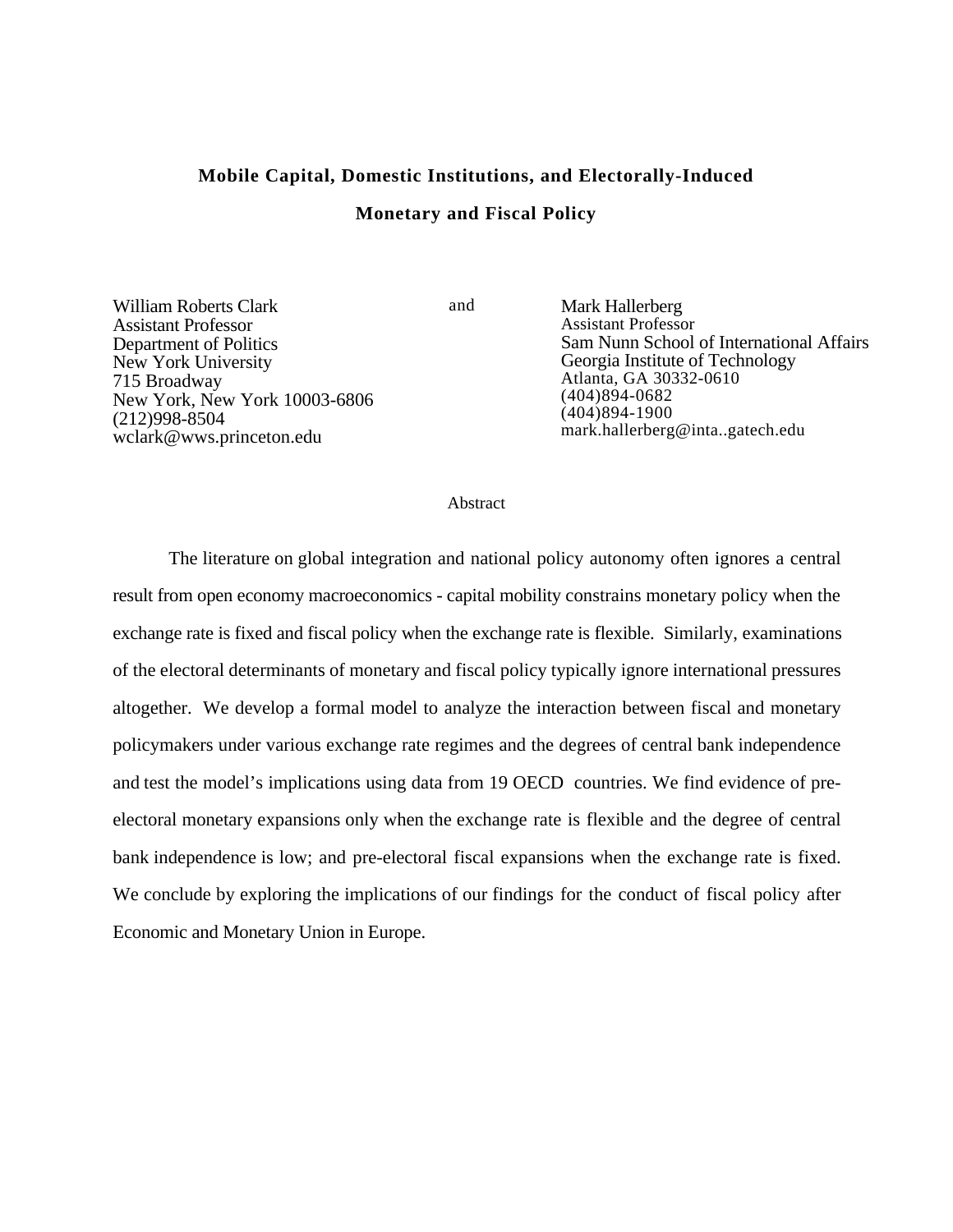#### **I. Introduction**

Two literatures in political economy investigate the constraints imposed upon policymakers who determine macroeconomic policy. One school argues that domestic institutions influence both the character of the policy process and the outcomes produced. Rules that require more than a simple majority for a measure to pass, such as the unanimity requirement within the European Union's Council of Ministers on many issues, or an increase in the number of institutional veto players, make change in policy difficult (Garrett and Tsebelis 1996; Tsebelis 1995). Particular combinations of labor market institutions and the partisan composition of government have been linked to macroeconomic performance (Alvarez, Garrett, and Lange 1991). Voters are less likely to punish incumbents for poor macroeconomic performance when responsibility over outcomes is blurred by factors such as minority or coalition government (Powell and Whitten 1993). For similar reasons, governments in majoritarian systems find it more difficult to maintain fixed exchange rates (Bernhard and Leblang 1997). Central bank independence has been associated with price stability, higher real interest rates, lower variability in real interest rates, higher growth, higher levels of investment real output per worker (Alesina & Summers 1993; Cukierman, Webb, & Neyapti 1992; Cukierman, Kalaitzidakis, Summers and Webb 1993, De Long and Summers 1992; Cukierman & Webb 1994), and a propensity to put external adjustment before internal adjustment (Simmons 1996.) More recently, studies by a number of political scientists suggest that the effect of central bank independence on macroeconomic outcomes is dependent upon the structure of labor market institutions (Garrett & Way 1995; Hall 1994; Franzese and Hall 1998; Iverson 1998). The common theme in this diverse literature is that institutions, in whatever form, alter the dynamics of the policymaking process and influence the outcomes produced.

A second school explores whether the international environment in which states find themselves limits their freedom of action (Andrews 1994; Cerny 1994; Kurzer 1993; Moses 1994; Notermans 1993; Pauley 1995; Wallerstein and Przeworski 1995; Webb 1995). Some analysts maintain that increased "globalization" means that governments must be more sensitive to the demands of fickle markets. Capital will flee states that levy higher taxes on businesses and provide more generous social benefits to labor in favor of states with lower tax burdens. States compete for mobile capital by lowering their tax burdens and making deep cuts to their welfare states, and over time this competition will lead to the end of the European social democratic model in favor of the Anglo-American liberal model (Sinn 1992; Cerny 1994; Strange 1996). Others, while recognizing greater capital market and trade integration worldwide, disagree with the "globalists" about the consequences of these changes. They argue that states retain considerable room for maneuver in more open economies, and in fact, governments may respond to the risks of international openness by *expanding* the use of compensatory measures (Garrett 1995; Rodrik 1997).

These two literatures are not necessarily mutually exclusive. A third group of authors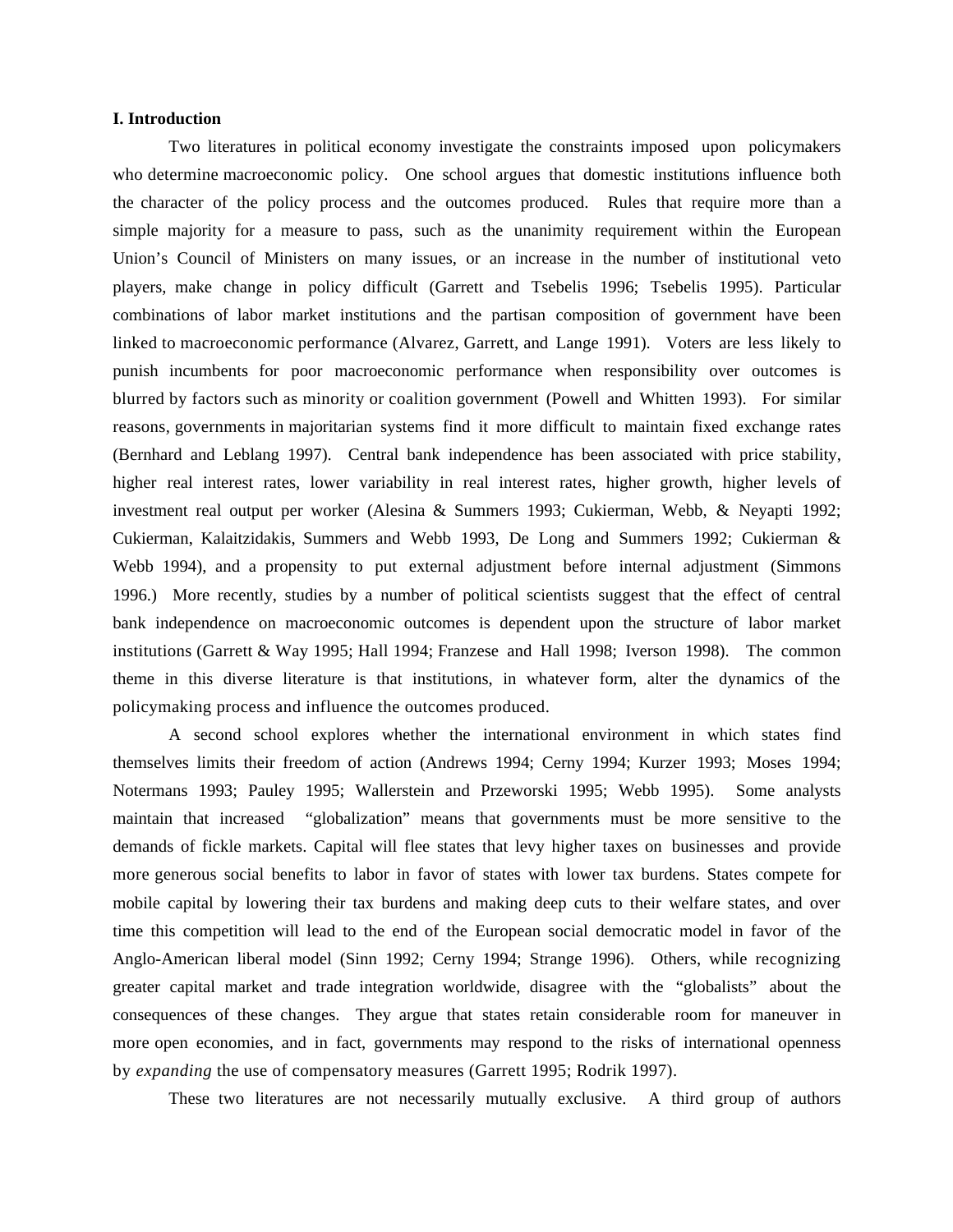examines the interaction between the two schools and considers how institutions refract changes in the international system. Domestic political institutions can insulate policymakers from systemic changes, or they can, conversely, leave policymakers more exposed (Garrett and Lange 1995). Increasing numbers of domestic veto players can also inhibit states from adjusting their policies to changes in their competitors' positions (Hallerberg and Basinger 1998). The general conclusion is that greater

Following this last group of authors, this paper examines how the interaction of the international environment with domestic political institutions constrains a government's ability to engineer pre-electoral macroeconomic expansions. It has long been argued that incumbent politicians who want to win the next election may manipulate economic tools as their disposal in an attempt to satisfy the electorate enough so that they are re-elected (Nordhaus 1975; MacRae 1977; Tufte 1978; Keech 1995, Chap. 3). Clark and Reichert (1998), in a first attempt to combine institutional and systemic approaches to political business cycles (PBCs), find that such cycles are almost entirely absent in states with independent central banks. They also find that opportunistic cycles are not likely to occur when capital is mobile and the exchange rate is fixed.

internationalization does not translate frictionlessly into policy change.

One aspect of this finding is curious, however. While there are good reasons to expect the identified constraints to make it difficult to use monetary policy for electoral purposes, there is no *a priori* reason to expect fiscal policy to be constrained under such circumstances. Even when a central bank has complete control over monetary policy, the government can still attempt to affect macroeconomic outcomes through cuts in taxes or increases in expenditures. Similarly, while monetary policy may be constrained when exchange rates are fixed and capital is mobile, incumbents are free to use fiscal policy to create pre-electoral expansions. The temptation to use these instruments before upcoming elections to win over undecided voters may be especially high- discussions of and attempts to reduce taxes in particular often seem to dominate election campaigns.

While open economy models have often privileged monetary policy over fiscal policy, the literature on the domestic determinants of fiscal policy tends to ignore the international environment in which policy is made. This may be one reason why these studies have produced inconclusive results—while Franzese (1996) finds that independent central banks do reduce the size of deficits, several others have not confirmed the relationship (Grilli, Masciandaro, and Tabellini 1991; Pollard 1993; DeHaan and Sturm 1994a [the latter two as quoted in Eijffinger and DeHaan 1996].) The Mundell-Fleming model indicates that governments can, at best, pursue only two of the following three: capital mobility, fixed exchange rates, and independent monetary policy.<sup>1</sup> The absence or

 $1$  Discussion of the Mundell-Fleming framework can be found in any open-economy macroeconomics text. The foundational works are Fleming (1962) and Mundell (1963). Frieden (1991) and Cohen (1993) are important extensions of the framework into political economy. The Mundell-Fleming model has been criticized for lacking adequate microfoundations, but attempts to construct a model of policy interdependence with better microfoundations (Dornbusch 1976; Obstfeld and Rogoff 1996, and Corsetti and Pesenti 1997) have produced positive conclusions broadly consistent with the standard model. At any rate the standard model has guided policy for the last thirty years.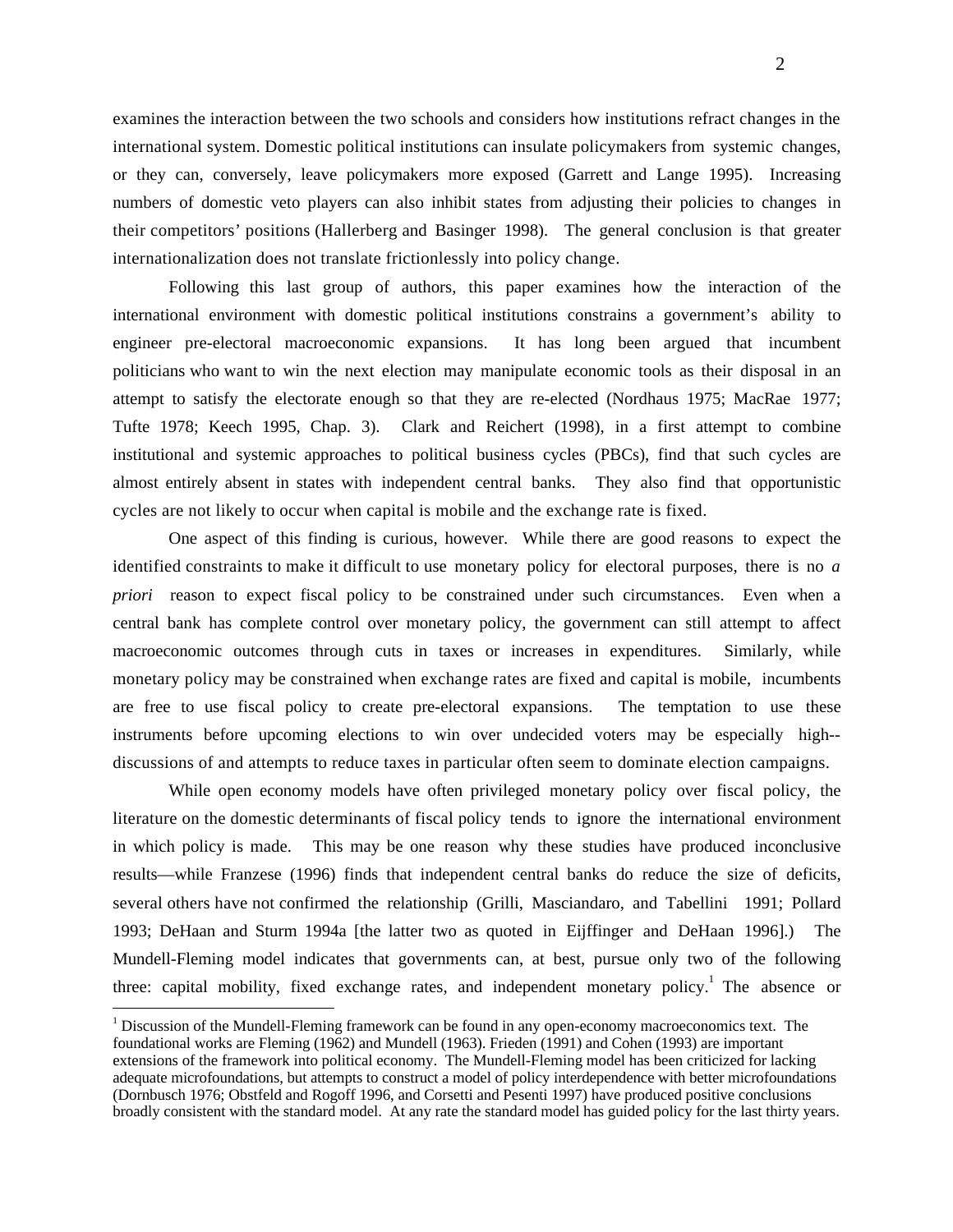presence of each of these conditions affects the nature of the game between a government, which we assume wants to use fiscal and monetary instruments to stimulate the economy shortly before elections, and a central banker, who, so long as she is independent from the government, is immune from such electoral pressures. In particular, an independent central bank may be able to prevent opportunistic business cycles when it has autonomy over monetary policy, which will be the case so long as capital is immobile, as it generally was in the industrialized world in the 1960's, or so long as flexible exchange rates are present, as has been the case in several countries after the collapse of the Bretton Woods system. When both capital is mobile and exchange rates are fixed, however, monetary policy is ineffective, and a central bank, independent or not, cannot prevent fiscal expansions. These different expectations based on the Mundell-Fleming conditions may explain why the empirical evidence so far has been mixed.

The paper is organized in the following manner. To sort out the effects of elections, central bank independence, capital mobility, and exchange rate regime on the strategic interaction between fiscal and monetary policymakers, we develop a game theoretic model of the interaction between the government and an independent central bank in section II. We begin our analysis in a "closed" economy where capital is not mobile and exchange rates are fixed and find that central bank independence is important in preventing opportunistic monetary cycles, but that it may even exacerbate the size of fiscal cycles. We then expand the model to consider how different Mundell-Fleming conditions affect the game between the two players. In cases where exchange rates are fixed and capital is mobile, the international environment restrains governments from pursuing opportunistic monetary policies, but states are expected to engineer pre-electoral fiscal expansions. Once again, the independence of the central bank plays no role in the presence or absence of fiscal cycles. Section III examines the predictions of the model with quarterly data from OECD and countries from 1973 to 1989 for the monetary policy and annual data from OECD and European Union sources from 1982 to 1992 for fiscal policy. These results largely confirm the theoretical models—central bank independence is most important in preventing monetary cycles under flexible exchange rate regimes where capital is mobile. Section IV argues that because pre-electoral fiscal expansions are prevalent under fixed exchange rate regimes and mobile capital, political fiscal cycles are likely to become more frequent and more worrisome under the fixed exchange rate regimes as part of Economic and Monetary Union in Europe. Section V concludes.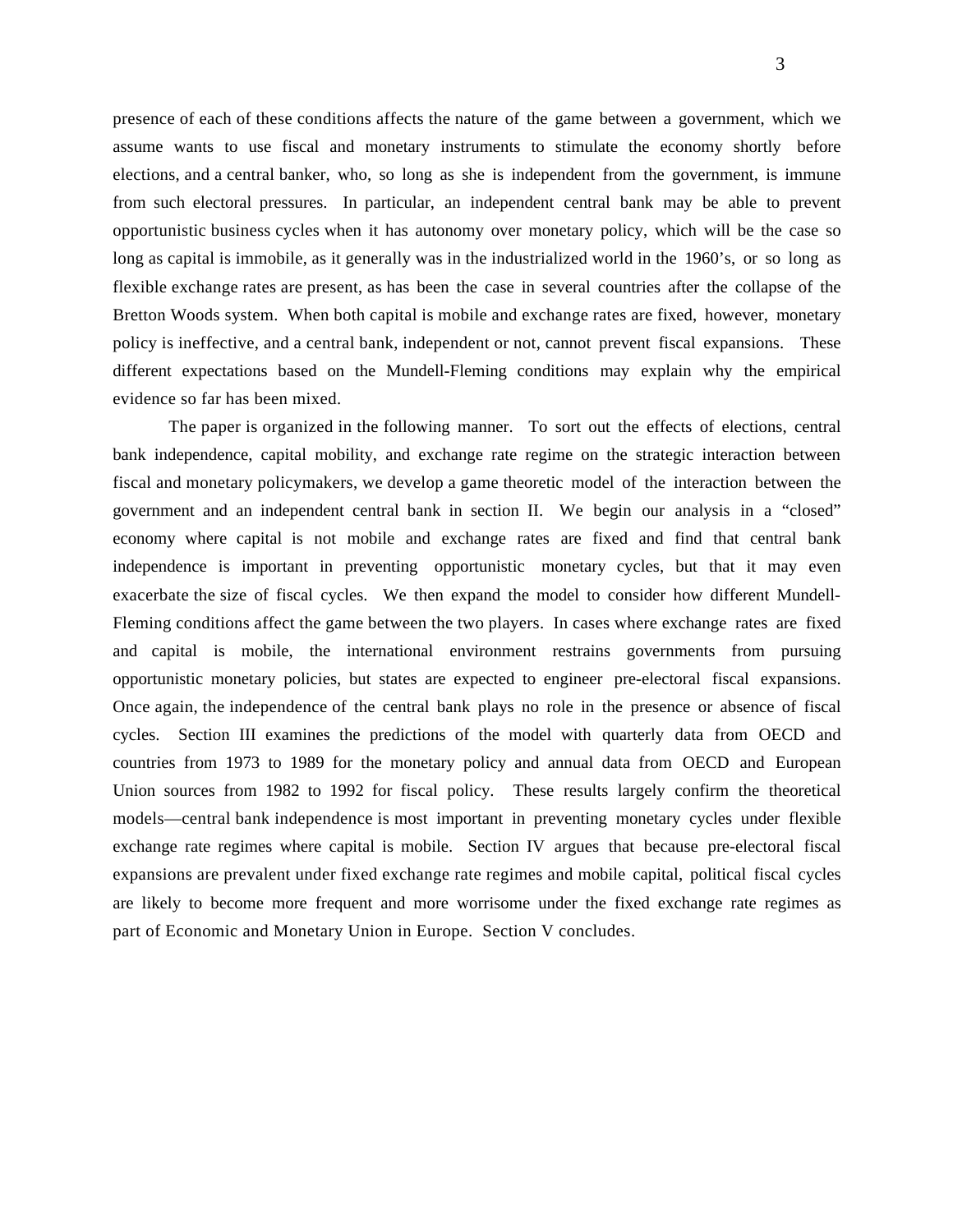#### *II. The Model*

#### *a. Assumptions*

#### *i. Domestic Institutions*

"Government" broadly construed can use some combination of monetary and fiscal policy to affect its economy. Monetary policy consists of the aiming of policy instruments (the discount rate, purchase and sale of government securities and foreign currencies) at policy targets (such as interest rates, the money supply, and exchange rates) in an attempt to produce desired macroeconomic outcomes (growth, price and exchange rate stability, and/or stable balance of payments). In all cases it is the central bank (CB), and not elected politicians, that ultimately sets the policy instruments. This is not to say that elected officials are irrelevant to the conduct of monetary policy. The extent to which the central bank is obliged to pursue targets chosen, or goals preferred, by elected officials varies from country to country and across time. Central banks in Germany and the United States, for example, have considerable latitude both in selecting instruments and in choosing targets and goals, while the British and Norwegian banks have traditionally had much less freedom of action. While a high degree of autonomy is supported by statute and tradition, one should not forget that even the Federal Reserve and the Bundesbank are *relatively* autonomous. Central bankers are appointed by elected officials and, to the extent that they enjoy autonomy, it is an autonomy that is granted (and potentially taken away) by elected officials.<sup>2</sup>

Fiscal policy consists of the manipulation of taxation and expenditures in an attempt to produce desired macroeconomic outcomes. This task is accomplished primarily through the taxing and spending powers of the central government. While elected officials exercise direct influence over the fiscal process, they rely upon the finance ministry for crucial information, analysis, and day-today implementation. Nevertheless, we adopt the simplifying assumption that the Minister of Finance is the dutiful agent of the government. In addition to having separate responsibilities and information, there is reason to believe that there are differences between the Central Bank and the Minister of Finance in the way they evaluate alternative macroeconomic outcomes. In this paper we adopt the standard political business cycle assumption that elected officials derive sufficient benefits from electorally timed increases in growth and employment that they heavily discount the negative impact such behavior may have on inflation rates. Much of the literature on central banks argues that decision-makers in these institutions tend to be more inflation averse than their principals and, therefore, are likely to discount the value of such electorally induced expansions.<sup>3</sup>

 $2^2$ This possibility creates the opportunity for conflicts between governments and even the most independent of central banks. See Berger and Thum (1997) for an analysis of such conflicts and Berger and Schneider (1998) for evidence that such conflicts occur in Germany.

 $3$  The same situation may also be true for Ministers of Finance, who generally have greater concern with the general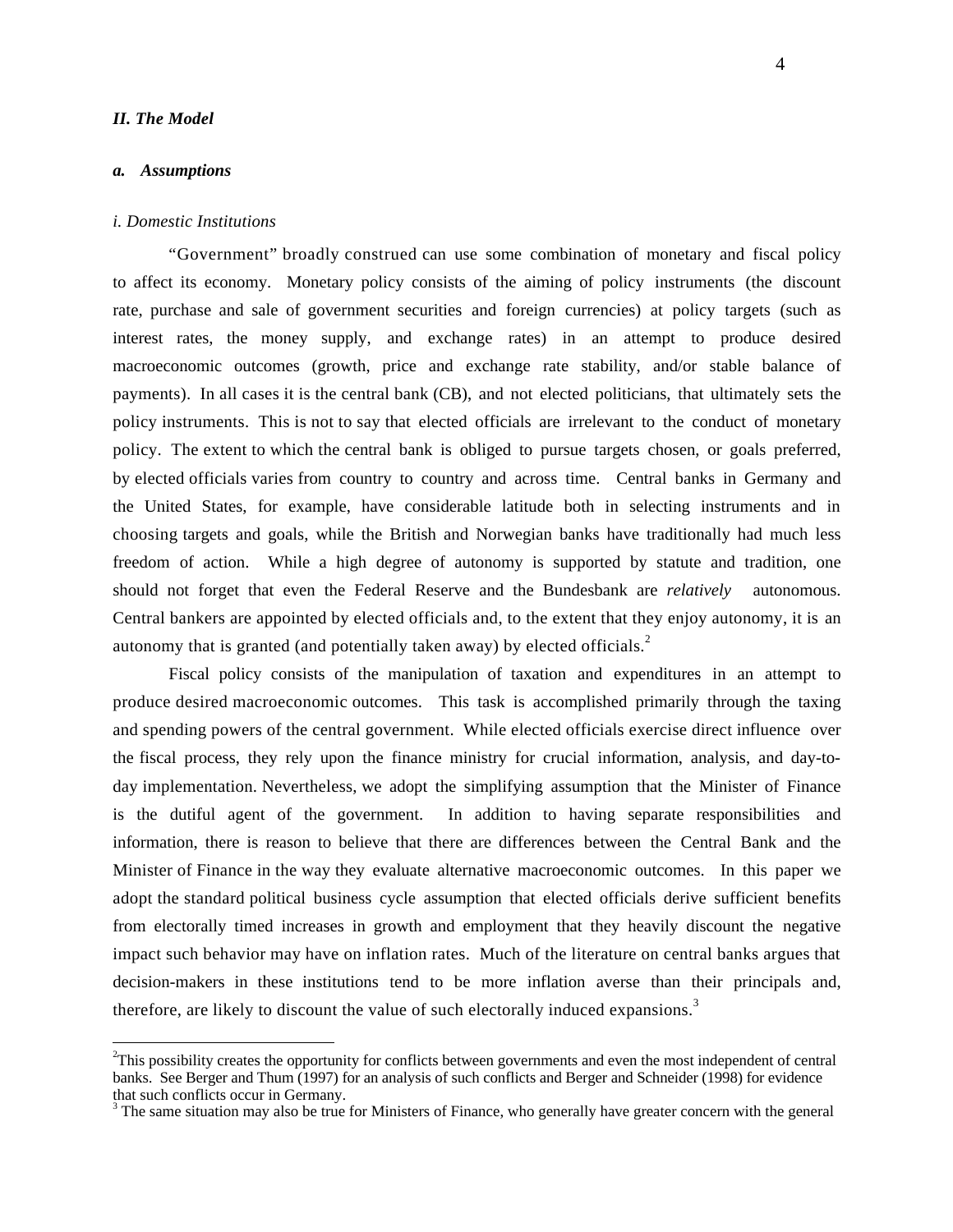We represent actor preferences over macroeconomic outcomes with the following quadratic loss function that describes the way actors assess deviations from their ideal values for unemployment and inflation:

$$
L_i = (y_t - y_t^{*i})^2 + {i \choose t} - {i \choose t}^2
$$
 (1)

where and y are inflation and output,  $*$  and  $y*$  the actor's ideal points, is the weight that the actor attaches to inflation stabilization relative to achieving his or her output goals , and *i* and *t* index the actors and periods. Deviations from ideal points are squared to capture the intuition that small deviations from ideal points result in a proportionately smaller utility loss than large ones.

Differences between and among actors in their preferences for macroeconomic outcomes can be captured by varying assumptions about particular parameters in the model. We emphasize differences between the government and the central bank concerning their assessment of the ideal rate of growth, and we therefore assume that actors share an ideal point of zero inflation.<sup>4</sup> In addition, both central bankers and governments would like to stabilize the economy at the natural rate of growth, that is, the rate of growth that is consistent with price stability. The opportunistic political business cycle argument, however, suggests that incumbents will be tempted to try to push output above the natural rate just prior to elections in an effort to increase electoral support before inflationary consequences are felt. Thus, elections induce a change in preferences such that

$$
y^{*^{gov}} = k_t^{gov} y^n \tag{2}
$$

where  $y^n$  is the natural rate of growth and *k* is a coefficient that equals 1 during non-electoral periods and is greater than 1 in electoral periods.<sup>5</sup> In the absence of central bank independence, these inflationary pressures are transmitted to the central bank through rewards and punishments it has at its disposal. The degree of central bank independence can be thought of as insulation from these rewards and punishments, the point of which is to induce a change in the behavior of the central banker so that she acts "as if" she were minimizing the government's electorally induced loss function.<sup>6</sup> For the sake of simplicity, we will assume that central banks are either independent or they are not. If they are independent, they will pursue their autonomous growth preferences

$$
y *^{ICB} = k_t^{ICB} y^n
$$
,  $k = 1$ , (3)

during electoral and non-electoral periods. If the central bank is not independent, it defines the ideal growth rate as the government does in the electoral period:

4 Two ways of capturing cross actor differences appearing in the literature can be found in the literature. Actors may differ in their ideal points for inflation and output ( $*$ i  $*$ i and y<sup>\*i</sup> y<sup>\*i</sup>), (Svensson 1995) or they may differ in the relative importance they place on inflation stabilization  $\binom{i}{j}$  (Rogoff 1985; Lohmann 1992). <sup>5</sup>If one is uncomfortable with deriving explanatory power through arbitrary assumptions about changing preferences

health of the economy than other ministers (Hallerberg and von Hagen 1998).

<sup>(</sup>and Stigler and Becker (1977) provide good reasons why one would be) the current set up can be motivated by the assumption that the government is engaged in strategic behavior - it is acting "as if" it were minimizing a loss function where  $k > 1$  in pre-electoral periods in order to maximize its utility in the game it is playing with voters.  $6$ Note, this is the flip side of the logic employed by Alan Blinder (1997), who recommends that politicians instruct the central bank to act "as if" their ideal point were the natural rate of growth.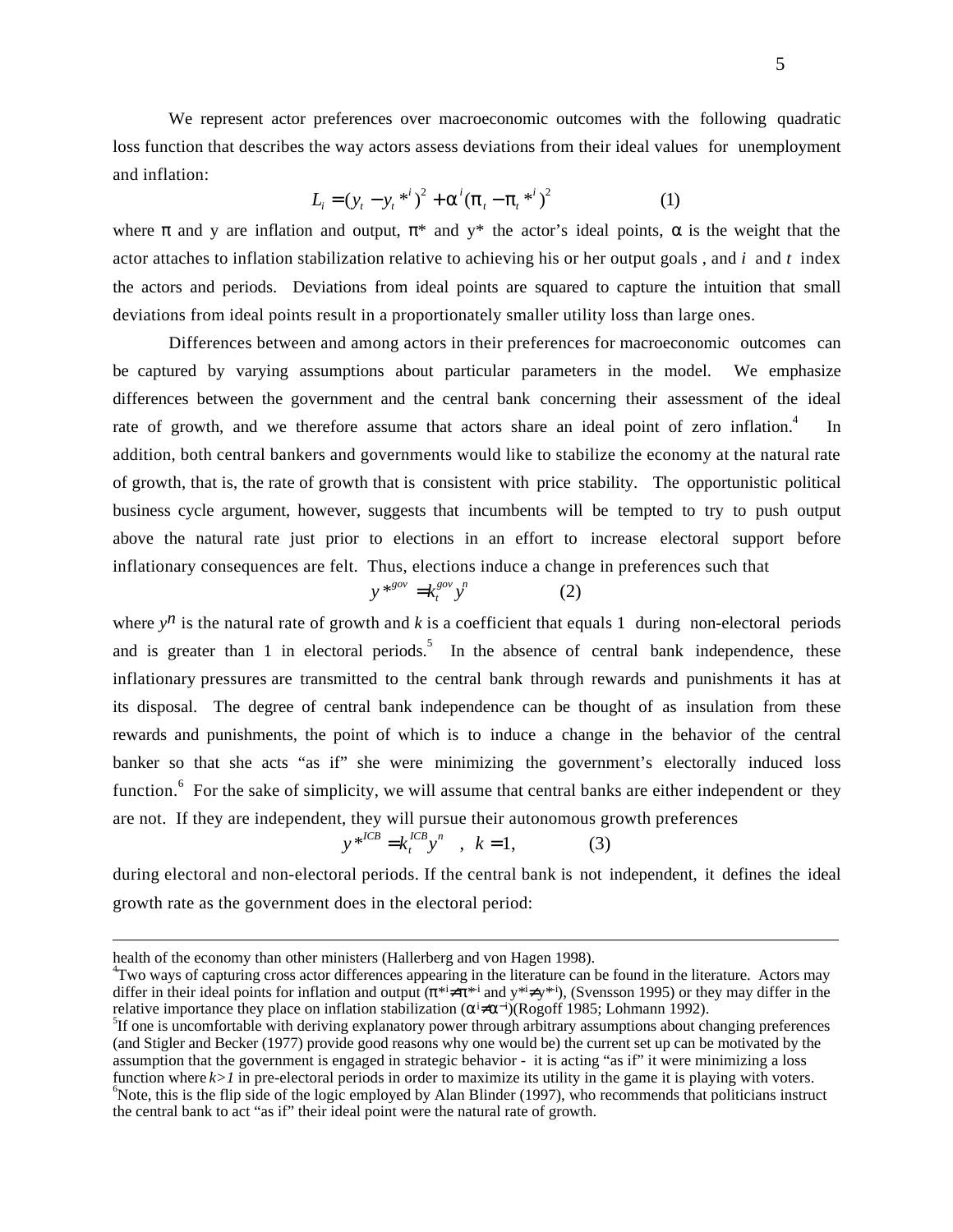$$
y *_{t}^{CB} = y *_{t}^{gov} = k_{t}^{CB} y^{n} = k_{t}^{sov} y^{n}
$$
  $k > 1$  if  $t = E$   
 $k = 1$  otherwise (4)

The government and central bank both effect changes in macroeconomic outcomes through the manipulation of a short-term, expectations enhanced Phillips curve:

$$
y_t = y^n + \mu \left( \begin{array}{cc} 0 & e \\ -e^{-t} & t \end{array} \right) + g \tag{5}
$$

where  $e_t$  is the rate of inflation expected to prevail at time  $t$  embodied in sticky contracts signed at time *t-1, g* is net government spending, and  $\mu$  and are coefficients that characterize the effectiveness of fiscal and monetary policy transmission. The central bank is assumed to control inflation directly, $\iota$  while the government controls spending.

#### *ii. The International Environment*

Based on the standard Mundell-Fleming model, the effectiveness with which a government or central bank can manipulate these instruments depends upon the level of capital mobility as well as the exchange rate regime. The Mundell-Fleming model indicates that both instruments are somewhat effective when there is no capital mobility. When capital becomes mobile, however, fiscal policy is effective only when exchange rates are fixed, while monetary policy is effective only when exchange rates are flexible (Mundell 1963; Dornbusch 1976; Branson and Buiter 1983).<sup>8</sup>

Our model captures the salient aspects of the international environment in the following ways. If capital is fully mobile and exchange rates are fixed, monetary policy is assumed to be ineffective and fiscal policy is assumed to be hyper-effective (standardized here so that  $\mu = 0$  and = 1). When capital is fully mobile and exchange rates are not fixed, fiscal policy is ineffective and monetary policy is hyper-effective ( $\mu = 1$  and  $\phi = 0$ ). When capital is immobile, fiscal and monetary policy are only partially effective  $(0<\mu<1, 0<1)$ .<sup>9</sup>

#### *iii. Order of Play*

At the start of the game, the players learn about the structure of the game, that is, they learn if it is an electoral period; if the central bank is independent; if capital is mobile; and if the exchange

This is merely a short-hand way of saying they manipulate the money supply and/or short-term interest rates in an attempt to effect changes in inflation.

<sup>8</sup> The reasoning goes like this - fiscal expansion (or any other increase in autonomous expenditure) is expected to lead to an increase in both income and interest rates. If capital is mobile the rise in interest rates attracts an inflow of capital which leads to a currency appreciation. If the exchange rate is fixed, the central bank has to expand the money supply to off-set the effects of the capital inflow on the exchange rate. Thus, under fixed exchange rates and mobile capital, a fiscal expansion induces a reinforcing monetary expansion. Dooley (1996), in his review of the literature on controls, advocates their removal in some cases to make fiscal policy a better stabilization instrument. <sup>9</sup>These stark conclusions are drawn from a version of the Mundell-Fleming model in which prices are fixed. capital is

fully mobile and the short-term effects of policy are ignored. More measured and realistic conclusions are produced by relaxing these strong assumptions. The stark conclusions are useful as a starting point for empirical analysis.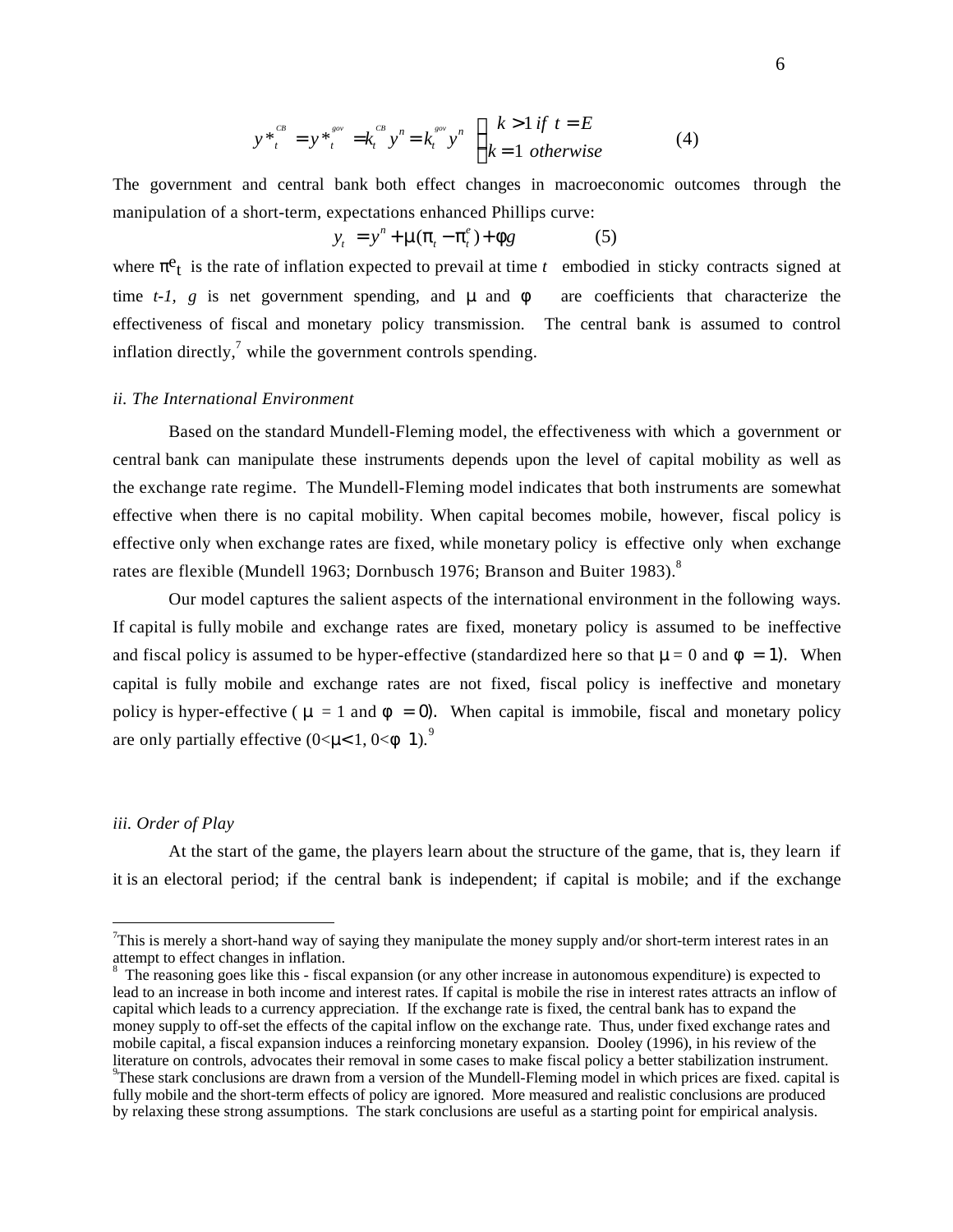rate is fixed. After learning this information, the government chooses the level of net government spending by passing a budget. The central bank observes the budget and then chooses the rate of inflation by deciding whether or not to raise or lower interest rates, or expand or contract the money supply.

#### b. Equilibria

We will solve the game for electoral and non-electoral periods under alternative assumptions about the independence of the central bank. We first address the closed economy case, then consider the conditional effects of capital flows.

## **Proposition 1. In general, the government adopts a budget (***g***) with net spending equal to:**  $g = \frac{1}{2} \left[ y^n (k-1) - \mu \left( t - \frac{e}{t} \right) \right]$  (6)

**and the central bank responds by setting inflation (** )**, such that**

$$
= \frac{1}{\mu + \frac{1}{\mu}} \Big[ \mu \Big[ \frac{e}{t} + y^{n} (k-1) - g \Big] \tag{7}
$$

#### **Proof: See Appendix 1.**

Proposition 1 can be used to derive predictions about central bank and government behavior under different sets of (ideal typical) structural conditions. Specifically, we consider the effects of elections on government and bank behavior and examine whether this effect is modified in important ways by the existence of central bank independence and the satisfaction of Mundell-Fleming conditions for national policy autonomy. To establish a base line, we first discuss the strategic interaction between the government and the central bank in a hypothetical closed economy. We will then consider the effects of different exchange rate regimes in the context of fully mobile capital.

#### *i. Strategic Interaction under Imperfectly Mobile Capital*

Recall that in a closed economy, both fiscal and monetary policy are assumed to have some effect on output  $(0 < \mu < 1, 0 < \ell < 1)$ . In the absence of central bank independence, both fiscal and monetary actors feel pressure to push output above the natural rate (*k>1*) during electoral periods. Under these circumstances, both actors' reaction functions are as described in proposition 1. The government anticipates the central bank's response and incorporates it into its budget, setting net government spending so that  $g = \frac{1}{\nu} \left[ y^n (k-1) + \mu \frac{e}{\nu} \right]$ . The central bank observes the level of spending chosen by the government and responds so that  $t = 0$ . Since  $k=1$  for both actors during non-electoral periods, the closed economy non-electoral equilibrium is  $g = \mu^e$  and  $t = 0$ .

When the central bank is independent *(7)* is reduced to  $\mu = \frac{1}{\mu + \frac{1}{\mu}} \left[ \mu \frac{e}{t} - g \right]$  during electoral periods. The government anticipates this and adopts a budget with  $g = \frac{1}{\mu} \left[ \left( \frac{\mu}{\mu} \right) y^n (k^G - 1) + \frac{e}{t} \right]$ and the central bank responds by setting inflation to  $t = -\frac{1}{\mu + \frac{1}{\mu}} \left[ \mu \left( \frac{\mu + \mu}{\mu} \right) y^n (k^G - 1) \right]$ . Once again, the absence of elections implies that *k*=1, so the non-electoral equilibrium with an independent central bank is  $g = \frac{1}{t} \mu \int_{t}^{e}$  and  $t = 0$ . Which is the same as the non-electoral period with a dependent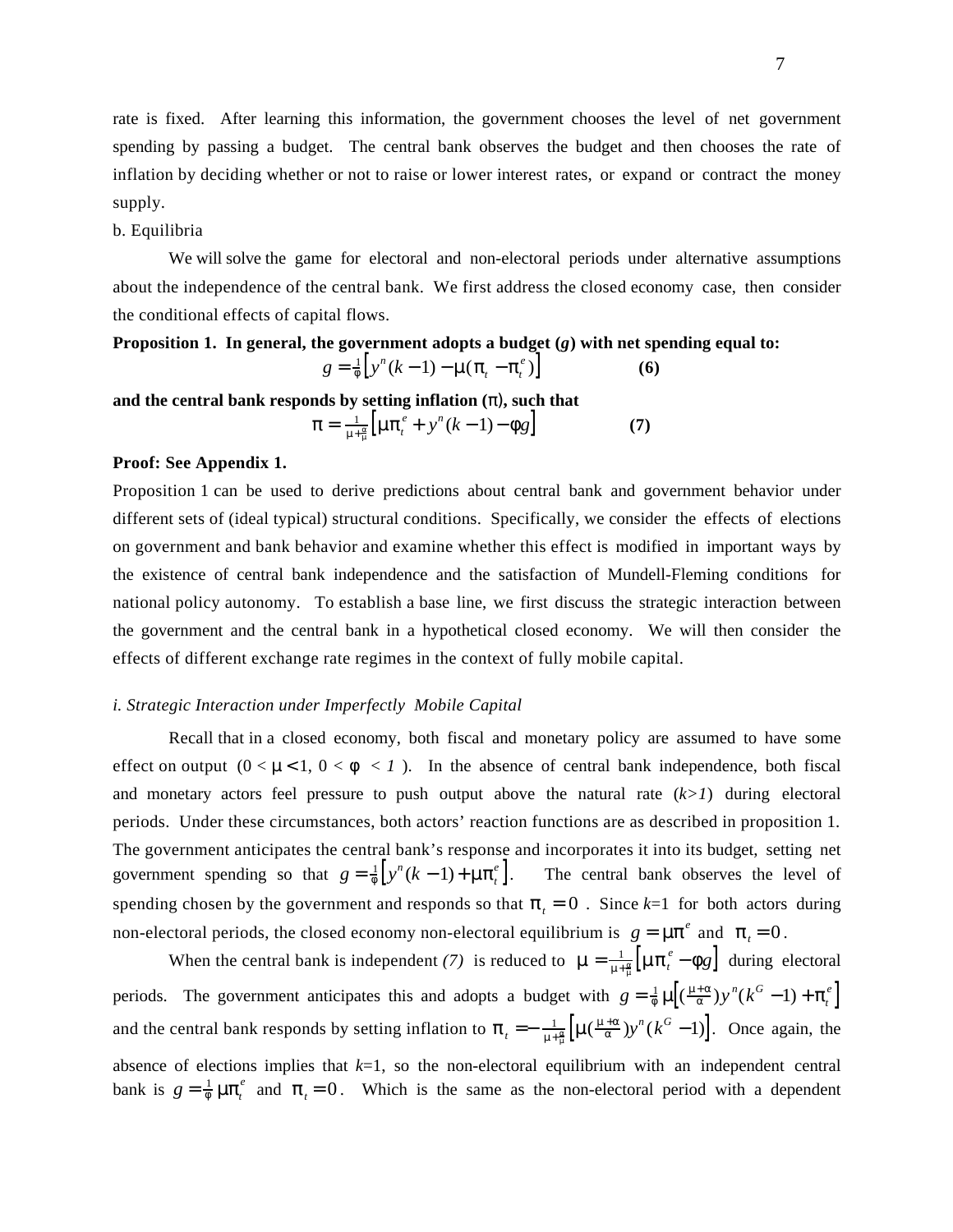central bank. Table 1 summarizes the model's implications for fiscal and monetary policy under several sets of alternative structural conditions.

A number of interesting implications can be drawn from the closed economy equilibrium. First, note that when the central bank is under the influence of the government it sets inflation equal to zero in both electoral and non-electoral periods and allows the government to pursue its electoral goals unimpeded. This particular solution to the "assignment" problem is fairly arbitrary and is the result of the way our model is constructed. It is also possible to construct models in which the government "gets out of the way" and lets a subservient central banker achieve its electoral goals through interventionist monetary policy or where the government and bank coordinate their actions around whatever policy mix is optimal given the relative effectiveness of fiscal and monetary instruments. What is significant, however, is that when the bank is subservient, the government's goals are pursued *as if* policy were made by one actor with two goals and two instruments.<sup>10</sup>

The policy dynamic is starkly different, however, when the central bank is independent. Now the bank initiates a monetary contraction during electoral periods in order to offset the government's electorally induced fiscal expansion. The size of the electorally induced fiscal expansion is increasing in the effectiveness of monetary policy and decreasing in the weight policymakers assign to price stabilization compared to growth targets. To understand why, it is useful to think of the effectiveness of monetary policy  $(\mu)$  as the "price" (in terms of inflation) that the policymakers pay for an additional increment of output (see (5) above). Consequently, an independent central bank would be more willing to use contractionary measures to discipline the government when monetary policy is effective than when it is not. Since the government anticipates a more aggressive stance by the central bank when monetary policy is effective, it counters with a more expansionary policy than it would otherwise adopt.<sup>11</sup> When monetary policy is relatively ineffective, the government can not count on a large off-setting monetary contraction and so, it restrains its expansionary impulse. Since fiscal expansions are decreasing in the weight policymakers place on price stabilization ( ), the net effect of central bank independence on the electorally induced fiscal expansion depends on the relationship between these two parameters. Specifically, if  $(\mu^2 / +\mu)$  is greater than 1, pre-electoral fiscal expansions are larger when the central bank is independent than when it is not.

 $10$ To be specific, the particular solution to the assignment problem arrived at here is a result of the fact that inflation is not tied directly to the size of the budget in our Phillips curve set up. While this would have added a bit of realism to the model it would have complicated the model while adding little to the substance of our conclusions.

 $11$ Using a similar model, Berger (1997a) argues that the West German government exploited just such a position as a Stackleberg leader during the 1950s. The combination of a closed economy and a conservative central bank left the government with the large budgets that it wanted, while forcing the Bundesbank to fight inflation through monetary policy. The only way for the Bundesbank to escape this trap was to find a credible external commitment device in the return to convertibility in the context of the Bretton Woods pegged exchange rate system (Berger 1997b).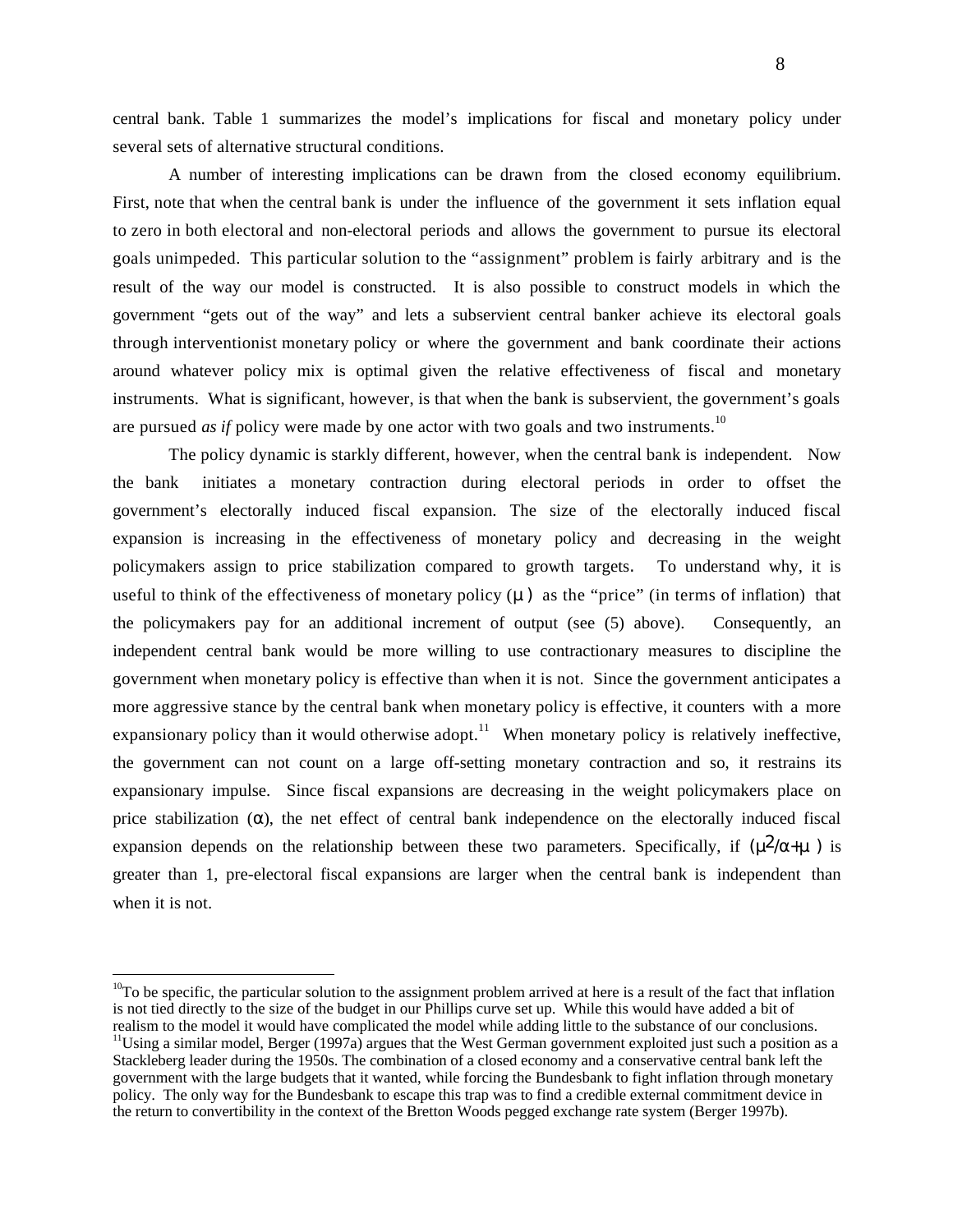|                                             | Central<br>Independence? | Bank Election                                                                                                                                                                                                                                          | No Election                        | Electorally induced policy change                                                                                                                                        |
|---------------------------------------------|--------------------------|--------------------------------------------------------------------------------------------------------------------------------------------------------------------------------------------------------------------------------------------------------|------------------------------------|--------------------------------------------------------------------------------------------------------------------------------------------------------------------------|
| Closed<br>Economy                           | $\overline{N}$           | $g = \frac{1}{y^n(k-1)} + \mu \left( \frac{e}{t} \right)$                                                                                                                                                                                              | $g = \frac{1}{t} \mu \int_{t}^{e}$ | $\frac{1}{2}y^{n}(k-1)$                                                                                                                                                  |
|                                             |                          | $t = 0$                                                                                                                                                                                                                                                | $t_0 = 0$                          | $\boldsymbol{0}$                                                                                                                                                         |
|                                             | Yes                      | $g = \frac{1}{4} \left[ \left( \frac{\mu^2}{4} + \mu \right) y^n (k^G - 1) + \mu \right]_{t=0}^{e} g = \frac{1}{4} \mu \left[ \frac{e}{k} \right]$<br>$t = -\frac{1}{u+\pi} \left[ \left( \frac{\mu^2}{2} + \mu \right) y^n (k^G - 1) \right]$ $t = 0$ |                                    | $\frac{1}{2} \left[ \left( \frac{\mu^2}{2} + \mu \right) y^n (k-1) \right]$<br>$-\frac{1}{\mu+\frac{1}{n}}\left[ \left( \frac{\mu^2}{2} + \mu \right) y^n (k-1) \right]$ |
|                                             |                          |                                                                                                                                                                                                                                                        |                                    |                                                                                                                                                                          |
| Fixed Rates &<br>Mobile Capital             | No                       | $g = y^n(k-1)$                                                                                                                                                                                                                                         | $g = 0$                            | $y^n(k-1)$                                                                                                                                                               |
|                                             |                          | $t = 0$                                                                                                                                                                                                                                                | $t = 0$                            | $\overline{0}$                                                                                                                                                           |
|                                             |                          |                                                                                                                                                                                                                                                        |                                    |                                                                                                                                                                          |
|                                             | Yes                      | $g = y^n(k-1)$                                                                                                                                                                                                                                         | $g = 0$                            | $y^n(k-1)$                                                                                                                                                               |
|                                             |                          | $t = 0$                                                                                                                                                                                                                                                | $t = 0$                            | $\mathbf{0}$                                                                                                                                                             |
|                                             |                          |                                                                                                                                                                                                                                                        |                                    |                                                                                                                                                                          |
| Flexible<br>Rates<br>Mobile<br>&<br>Capital | No                       | $g = 0$                                                                                                                                                                                                                                                | $g = 0$                            | $\overline{0}$                                                                                                                                                           |
|                                             |                          | $_{t} = \frac{1}{1+} \left( \begin{array}{c} e \\ t \end{array} + y^{n} (k-1) \right)$                                                                                                                                                                 | $t = \frac{1}{1+} e$               | $\frac{1}{1+} y^n (k-1)$                                                                                                                                                 |
|                                             | Yes                      | $g = 0$                                                                                                                                                                                                                                                | $g = 0$                            | $\overline{0}$                                                                                                                                                           |
|                                             |                          | $t = \frac{1}{1+}$ $\frac{e}{t}$                                                                                                                                                                                                                       | $t = \frac{1}{1+}$ $\frac{e}{t}$   | $\boldsymbol{0}$                                                                                                                                                         |

# *Table 1 Summary of Implications*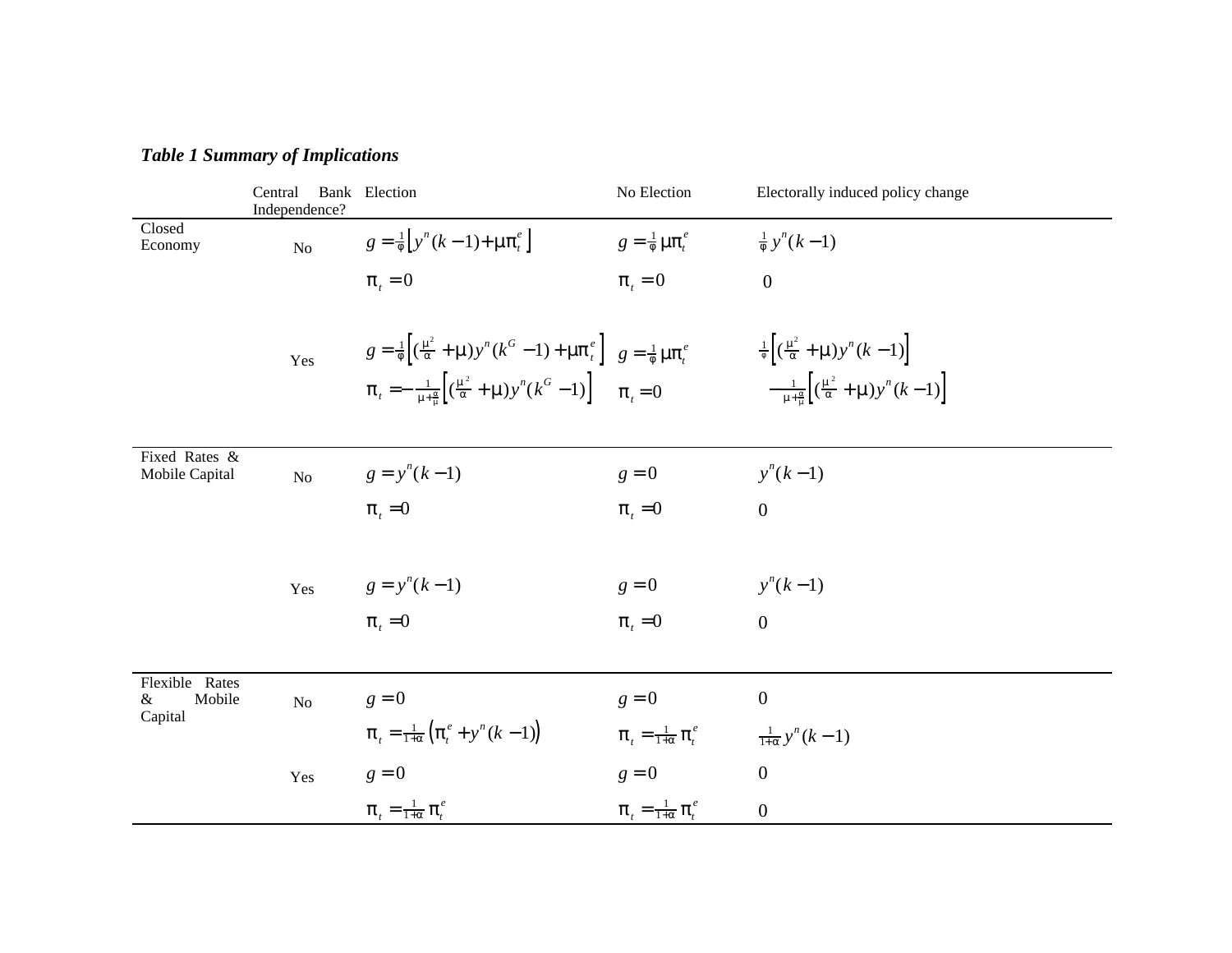Equilibrium behavior under imperfectly mobile capital also suggests that the size of the budget is always decreasing in the effectiveness of fiscal policy (except ). As fiscal policy becomes less effective, the levers of policy have to be moved further in order to hit any given set of targets. This result has profound implications for empirical attempts to gauge the effect of increased capital mobility on the use of fiscal instruments. Garrett (1995) and Garrett and Mitchell (1998), for example, argue that increased global financial integration has not reduced the effectiveness of fiscal interventions aimed at shielding domestic populations from the vagaries of the international economy (Katzenstein 1985). In fact, Garrett argues, there is evidence of increased activism - presumably the result of governments responding to the increased risks posed by globalization (see also Rodrik 1997). Our model suggests that evidence of "increased fiscal activism" may be as much a sign of growing policy ineffectiveness as it is continued support for the "compensatory hypothesis."

While the results of the model under imperfectly mobile capital are sufficiently provocative to warrant further attention in future research, our concern in this paper is with how the international environment, and more specifically how capital mobility, constrains policy-makers. We will now turn our attention to the sharper conclusions of the model given the assumption that capital is fully mobile.

#### *ii. Fixed Exchange Rates and Fully Mobile Capital*

According to the Mundell-Fleming approach to balance of payments, national monetary policy is ineffective when exchange rates are fixed and capital is fully mobile, but fiscal policy increases in effectiveness under these conditions. We have standardized the parameters of monetary and fiscal policy effectiveness so that when these conditions are met,  $\mu = 0$  and  $= 1$ . To deduce the behavior of the government and the central bank, we need only substitute these values into the reaction functions given in proposition 1 and solve for Stackelberg equilibria as in the case of imperfectly mobile capital above. When exchange rates are fixed, capital is fully mobile and the central bank is dependent, the government's reaction function during an electoral period is simply  $g = y^n(k-1)$  and the central bank's is  $t = 0$ . During non-electoral periods the government's reaction function reduces to  $g = 0$  and the central bank continues to adopt a policy of zero inflation.

This result has an important implication for our consideration of the interaction between the international environment and the given central bank. Since the central bank does not have effective control over domestic monetary policy when the exchange rate is fixed, it no longer conditions its behavior on the behavior of the government. In light of this, it is not surprising that a change to an independent central bank ( $k^{CB}=0$ ) has no effect on the behavior of either actor.

#### *iii. Flexible rates and fully mobile capital.*

The situation is markedly different under flexible exchange rates. Here, the Mundell-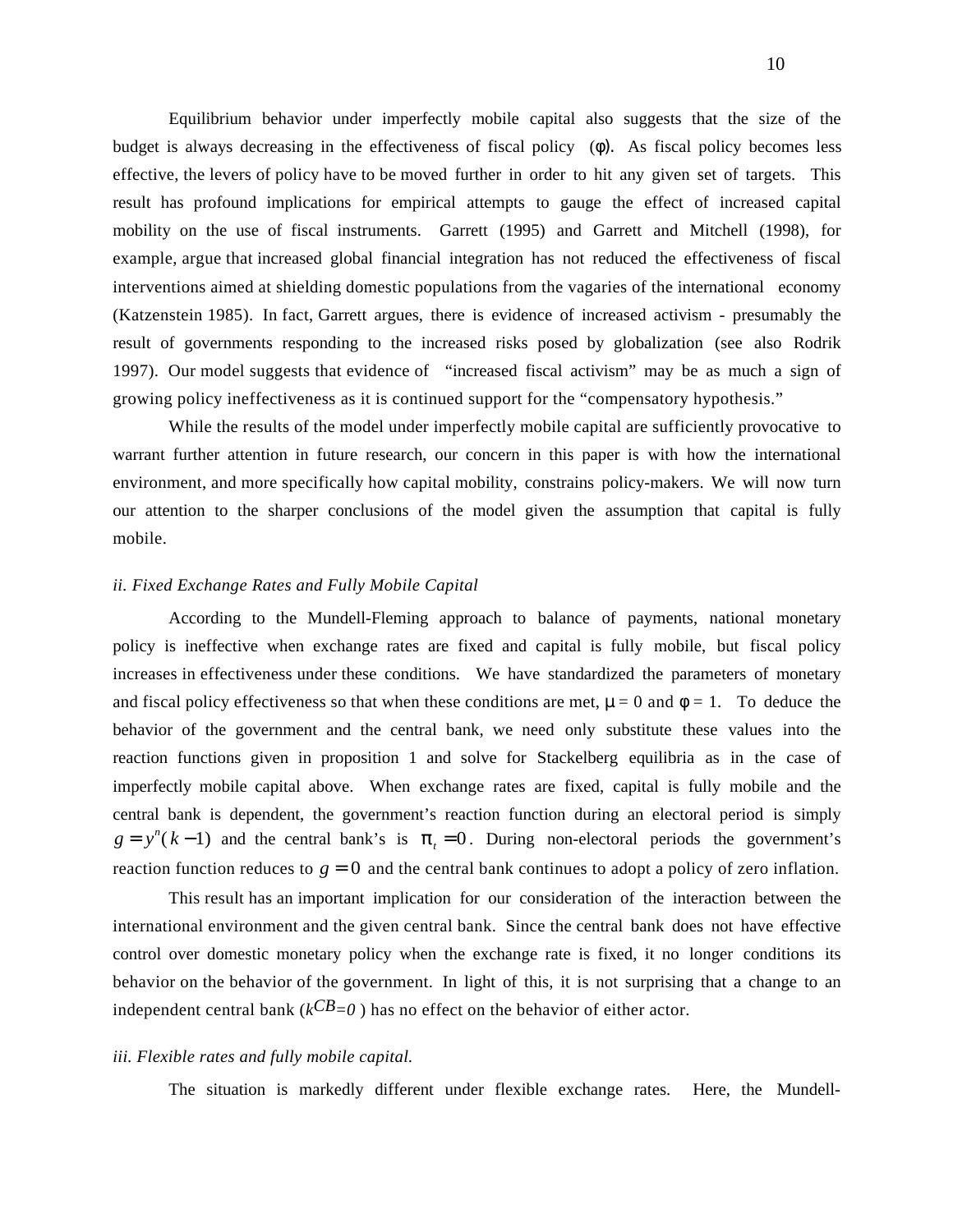Fleming model tells us that fiscal policy is ineffective while monetary policy has increased effectiveness ( $\mu = 1$  and  $\mu = 0$ ). If we insert these values into the government's loss function the first-order condition becomes

$$
\frac{L^{gov}}{g} = 0 \qquad (8)
$$

Thus, the ineffectiveness of fiscal policy leads the government to adopt a "neutral" fiscal position.

Consequently, the central bank pursues its best policy given zero net government spending. During non-electoral periods the bank sets inflation in response to inflationary expectations  $\binom{t}{t} = \frac{1}{1+t}$   $\binom{e}{t}$ . Inflation is set at a higher level during electoral periods if there is a dependent central bank  $\left(\begin{array}{c}i\\ t\end{array}\right)=\frac{1}{1+}\left(\begin{array}{c}e\\ t\end{array}+y^n(k-1)\right)$ , but not otherwise  $\left(\begin{array}{c}e\\ t\end{array}\right)=\frac{1}{1+}\left(\begin{array}{c}e\\ t\end{array}\right)$  for both electoral and non-electoral periods if the bank is independent.)

#### *c. Implications of the model for fiscal and monetary cycles*

We can deduce hypotheses about the existence of electorally motivated fiscal or monetary cycles by comparing equilibrium behavior during electoral periods with non-electoral periods under specific structural conditions. The differences in policy between electoral and non-electoral periods under different structural conditions is reported in the right column of Table 1. Clearly, net government spending will be higher in electoral periods than in non-electoral when substantial barriers to capital mobility exist. This is true both when the central bank is independent and when it is not. Similarly net government spending is expected to increase in electoral periods when capital is mobile and exchange rates are fixed (though the increase is likely to be greater than was the case under the closed economy). In contrast, no fiscal expansion is expected to occur when capital is mobile and exchange rates are allowed to float. The implication of the model is that central bank independence is not important in determining the absence or presence of fiscal cycles when capital is fully mobile.

Unlike fiscal policy, the existence of electorally induced monetary cycles is very sensitive to both the degree of central bank independence and nature and degree of integration with the international economy. If the central bank is independent, inflation is expected to be *lower* in electoral periods. Thus, we expect electorally induced monetary contractions if the central bank is independent and monetary expansions if it is not.

When capital is mobile, the effect of elections on monetary policy is conditioned by both the degree of independence and the nature of the exchange rate regime. Elections are expected to induce monetary expansions only when the exchange rate is allowed to fluctuate and the level of central bank independence is low. Otherwise, monetary policy is expected to be free from electoral pressures when capital is fully mobile.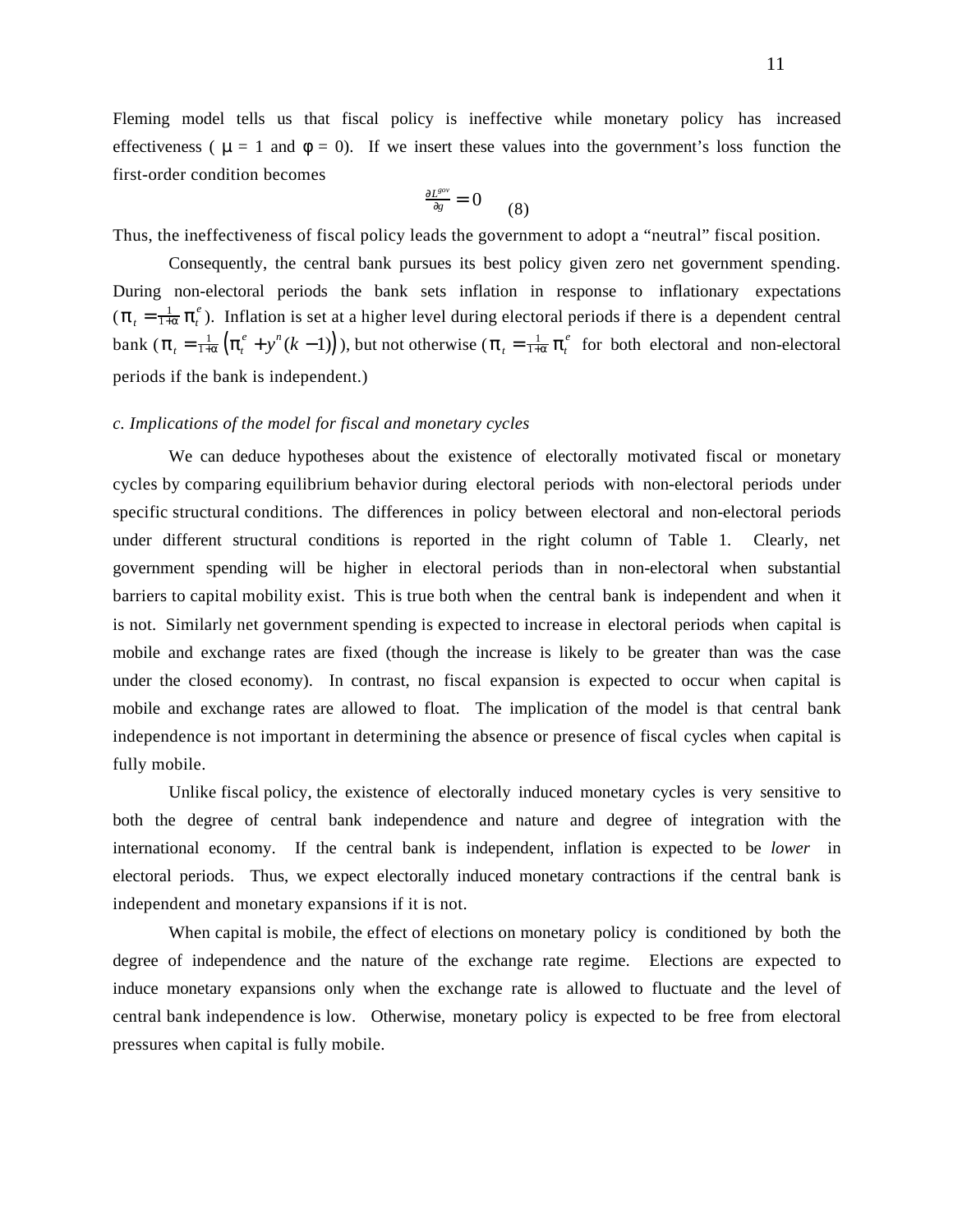## **III. A Test of the Model's Implications for Monetary and Fiscal Cycles Under Full Capital Mobility**

The standard method for testing opportunistic political business cycle arguments has been to examine the relationship between various macroeconomic outcomes (such as growth, unemployment, and inflation) and the occurrence of elections. Given the focus here on the strategic interaction between fiscal and monetary policy-makers, we examine the instruments that the respective agents are presumed to control. In the theoretical discussion above we maintained the fiction that the central bank controlled the rate of inflation directly, here we will make the more realistic assumption that the central bank controls the money supply. The government is assumed to control the size of the government surplus (or deficit).

The model put forth in the first part of this paper suggests that the relationship between elections and policy instruments depends upon the degree of capital mobility, the exchange rate regime, and the degree of independence enjoyed by the central bank. While we model the strategic interaction of monetary and fiscal actors under the hypothetical case of a closed economy to provide an analytical baseline, we will test propositions derived under the assumption of fully mobile capital. Following Clark and Reichert (1998) we presume that capital was highly mobile at the time of the collapse of Bretton Woods. Consequently, we will concentrate our empirical examination on observations from 1973-1995. This allows us to treat capital mobility as essentially constant and examine the effects of exchange rate regimes and central bank independence on the existence of monetary and fiscal cycles. This coding has limitations, but it does follow a tradition in the measurement of capital mobility that treats the existence of mobility as a system-wide, rather than a country by country, variable (Andrews 1991; Frieden 1991; Kurzer 1993; Webb 1995**;** Hallerberg and Clark 1997; McNamara 1998). Again following Clark and Reichert (1998), we use a dummy variable interaction model to examine the modifying effects of fixed exchange rates and central banking institutions. We used Clark and Reichert's codings of participation in fixed exchange rate regimes as well as their dummy variable for central bank independence, updating where necessary.<sup>12</sup> The standard test for political business cycles employs a multivariate regression model aimed at isolating the relationship between elections and macroeconomic variables. We will examine two sets of models to evaluate hypotheses related to budgetary and monetary cycles.

#### *a. Monetary Cycles*

Our theoretical discussion suggests that the existence of monetary cycles is likely to be sensitive to the environment in which policy makers find themselves. We will test this argument using

<sup>&</sup>lt;sup>12</sup>Clark and Reichert based their codings of exchange rate restrictions on Coffey 1984; IMF, *International Financial Statistics* various years; and OECD 1985. Their dummy variable for central bank independence equals 1 when the Cukierman, Webb, and Neyapti score for legal independence is above the median. See Cukierman, Webb, and Neyapti 1992 for an extensive discussion of the construction of this measure.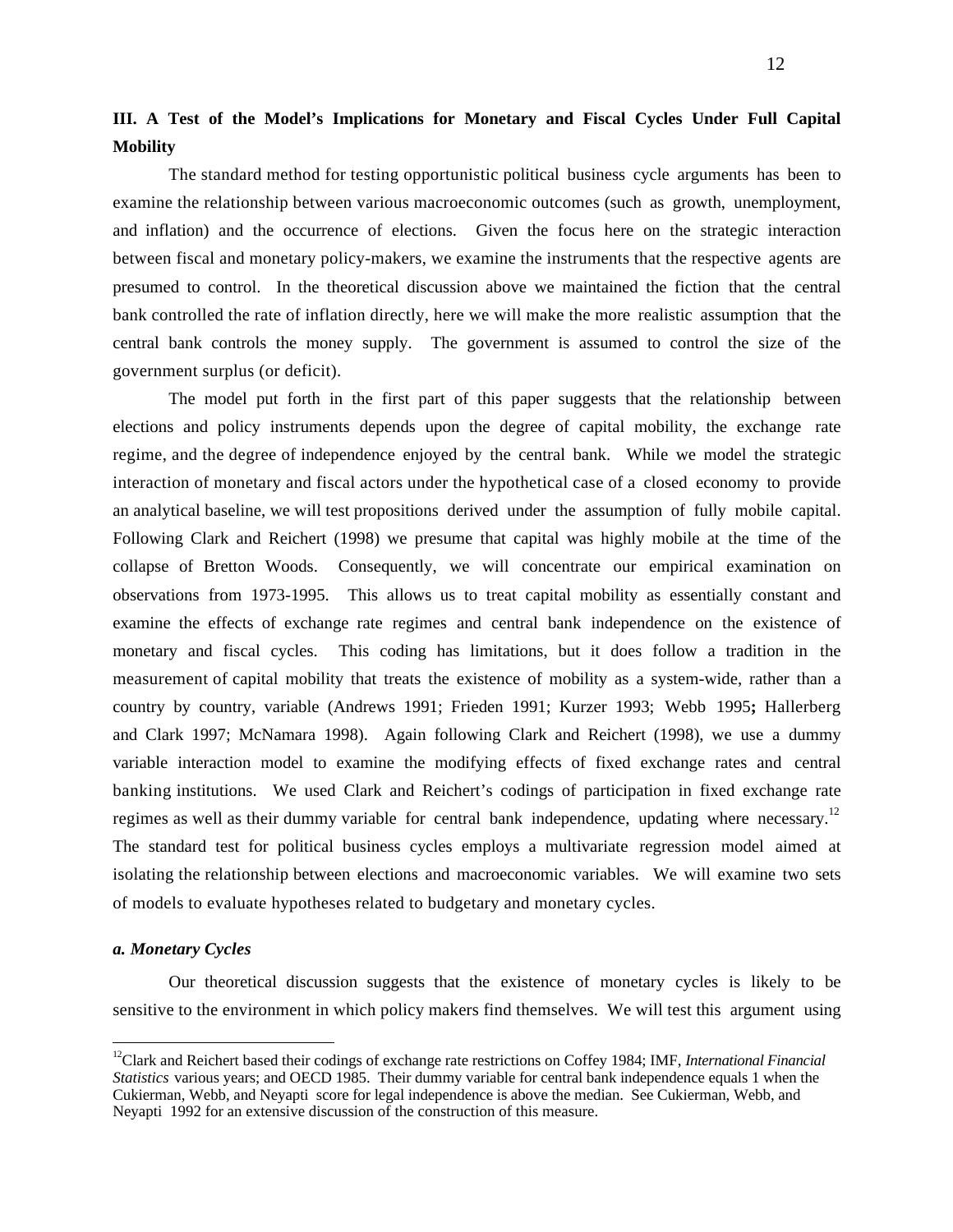a pooled cross-sectional time series model that extends the empirical work of Alesina and Roubini  $(1997).$ <sup>13</sup> They test for monetary cycles using the following equation:

> $m_{it} = 0 + 1m_{it-1} + 2m_{it-2} + \ldots + m_{it-n} + 1PBCN_{it} + t$ (9)

where  $m_{it}$  is the rate of growth of money for country *i* at time *t*, and *PBCN* is an electoral dummy variable which equals 1 during electoral quarters and in either (depending on the specific test) the three or five quarters before the election. Following Clark and Reichert (1998), we will employ a dummy variable interaction version of this same equation to capture the context specific effects of our model:

$$
m_t = 0 + 1E_t + 2Cbi + 3Fixed_t + 4E \cdot Cbi_t + 5E \cdot Fixed_t + 6CBI \cdot Fixed_t + 7E \cdot CBI
$$
  
• Fixed\_t + (jm t - j) + e\_t (10)

This specification allows us to test the specific hypotheses drawn from our model by calculating the conditional coefficients for each relevant institutional combination. For example, the conditional coefficient for the effect of elections on the money supply when exchange rates are fixed and central bank independence is high can be determined by substituting the appropriate values of the institutional variables into equation *10*:

$$
m_t = 0 + 1E_t + 2(1) + 3(1) + 4(E \cdot (1)) + 5(E \cdot (1)) + 6(1) + 7(E \cdot (1) \cdot (1)) + (jm_t + j) + e_t \qquad (11)
$$

which simplifies to

 $m_t = 0 + 1E_t + 2 + 3 + 4E + 5E + 6 + 7E + (jm_t + j) + e_t$  (12)

and then comparing the electoral  $(E=1)$  and non-electoral periods  $(E=0)$  given the presence of both constraints. Specifically, our model predicts that change in the money supply should be greater during electoral periods (left side *(13)* ) than non-electoral (right side *(13)*) periods:

 $1(1)+ 2+ 3+ 4(1)+ 5(1)+ 6+ 7(1)$  >  $1(0)+ 2+ 3+ 4(0)+ 5(0)+ 6+ 7(0)$  (13)

which simplifies to  $1+ 4+ 5+ 7 > 0$ . By analogous reasoning, a finding that  $1+ 5 > 0$  or 1+ 4 > 0 would lend support to the existence of electorally induced monetary expansions under dependent central banks with fixed exchange rates and independent central banks with floating exchange rates, respectively. The test for monetary cycles when the exchange rate floats and the central bank is not independent is simply  $1 > 0$ .

Table 2 reports the pooled cross-sectional time series results for two models. Both models include country dummies to control for country specific fixed effects and a single lagged dependent variable to control for autocorrelation. Since the coefficients on the lagged dependent variables are several standard errors away from one, we are confident that unit root and cointegration problems do not exist. Standard errors were calculated using White's (1980) heteroskedasticity-consistent method.

<sup>&</sup>lt;sup>13</sup>Quarterly and annual data from *N* OECD countries are used to evaluate the hypotheses summarized above.See data appendix for sources of data and descriptions of indicators.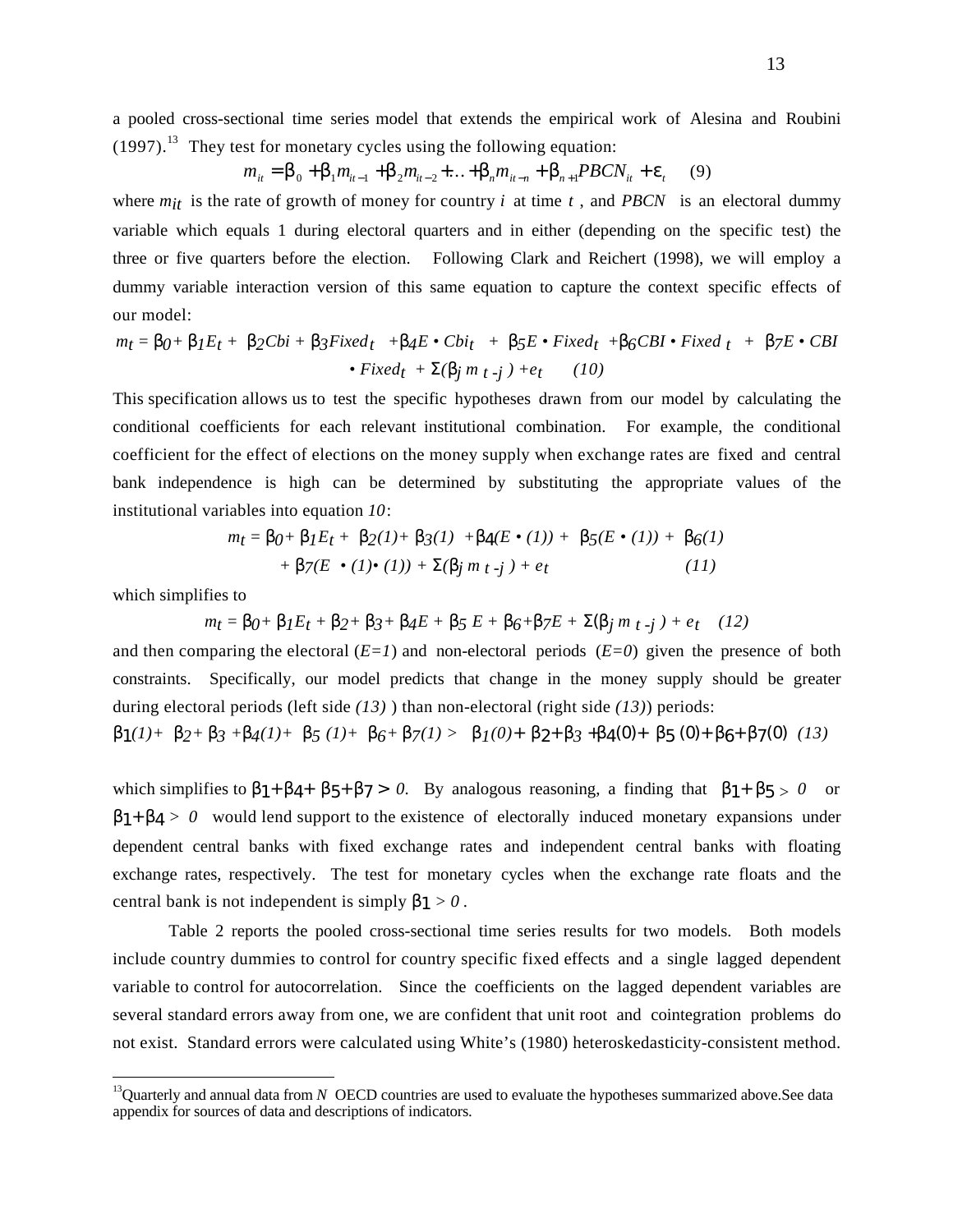|             | $\overline{(1)}$ | (2)                                                                                                                                                 |
|-------------|------------------|-----------------------------------------------------------------------------------------------------------------------------------------------------|
|             | $m=$             | $m=$                                                                                                                                                |
|             |                  | $Log(M1+Quasi-money)$                                                                                                                               |
|             |                  | $0.0683***$                                                                                                                                         |
|             |                  |                                                                                                                                                     |
|             |                  | (0.0082)                                                                                                                                            |
|             | 1.0704**         | $0.0041**$                                                                                                                                          |
|             | (0.6363)         | (0.0020)                                                                                                                                            |
|             |                  | 0.0055                                                                                                                                              |
|             |                  | (0.0058)                                                                                                                                            |
|             |                  |                                                                                                                                                     |
|             | $-1.6495*$       | $-0.0082**$                                                                                                                                         |
|             |                  | (0.0034)                                                                                                                                            |
|             |                  | $-0.0010$                                                                                                                                           |
|             |                  | (0.0031)                                                                                                                                            |
|             |                  |                                                                                                                                                     |
|             | $-0.2115$        | $-0.0027$                                                                                                                                           |
|             | (0.7347)         | (0.0033)                                                                                                                                            |
|             |                  | $0.0226***$                                                                                                                                         |
|             | (1.0710)         | (0.0049)                                                                                                                                            |
|             |                  | 0.0025                                                                                                                                              |
|             |                  | (0.0060)                                                                                                                                            |
|             |                  |                                                                                                                                                     |
|             | $0.7972***$      | $0.9933$ )***                                                                                                                                       |
|             | (0.0377)         | (0.0012)                                                                                                                                            |
|             |                  | $-5.80E-05$                                                                                                                                         |
|             |                  | $(6.60E-05)$                                                                                                                                        |
|             |                  |                                                                                                                                                     |
|             |                  | $-0.0847**$                                                                                                                                         |
|             |                  | (0.0450)                                                                                                                                            |
| R2          | 0.769            | 0.999                                                                                                                                               |
| $\mathbf N$ | 928              | 1148                                                                                                                                                |
|             |                  | $m l_{t}/(m l_{t}$ - $ml_{t-4})$<br>1.0619<br>(0.4628)<br>0.3510<br>(0.4494)<br>(0.9360)<br>$-1.1886*$<br>(0.7655)<br>2.1879*<br>1.1954<br>(1.0850) |

Table 2 *The conditional effects of elections on the money supply in the post-Bretton Woods Era*

\*\*\* p<.01, \*\* p<.05, \* p<.10; one-tailed test used for coefficients involving test, two-tailed otherwise. Coefficients and heteroskedasticity-consistent standard errors (in parentheses); *M1* does not pass Breusch-Godfrey Lagrange Multiplier test for serial correlation.

Following Alesina and Roubini (1997), model 1 uses the annual rate of change in *M1* as an indicator of change in the money supply. Unfortunately, after experimenting with various lag structures we were unable to reject the hypothesis of serial correlation.<sup>14</sup> Model 2 uses the natural log of a monetary aggregate that includes *M1* and quasi-money as the dependent variable.<sup>15</sup> Unlike Alesina

<sup>&</sup>lt;sup>14</sup>The Breusch-Godfrey Lagrange Multiplier test was used for this purpose.

<sup>&</sup>lt;sup>15</sup>Use of the broader monetary aggregate allowed us to include a wider set of countries in our analysis than would have been possible for *M1* alone. Results for the smaller sample using *M1* were qualitatively similar.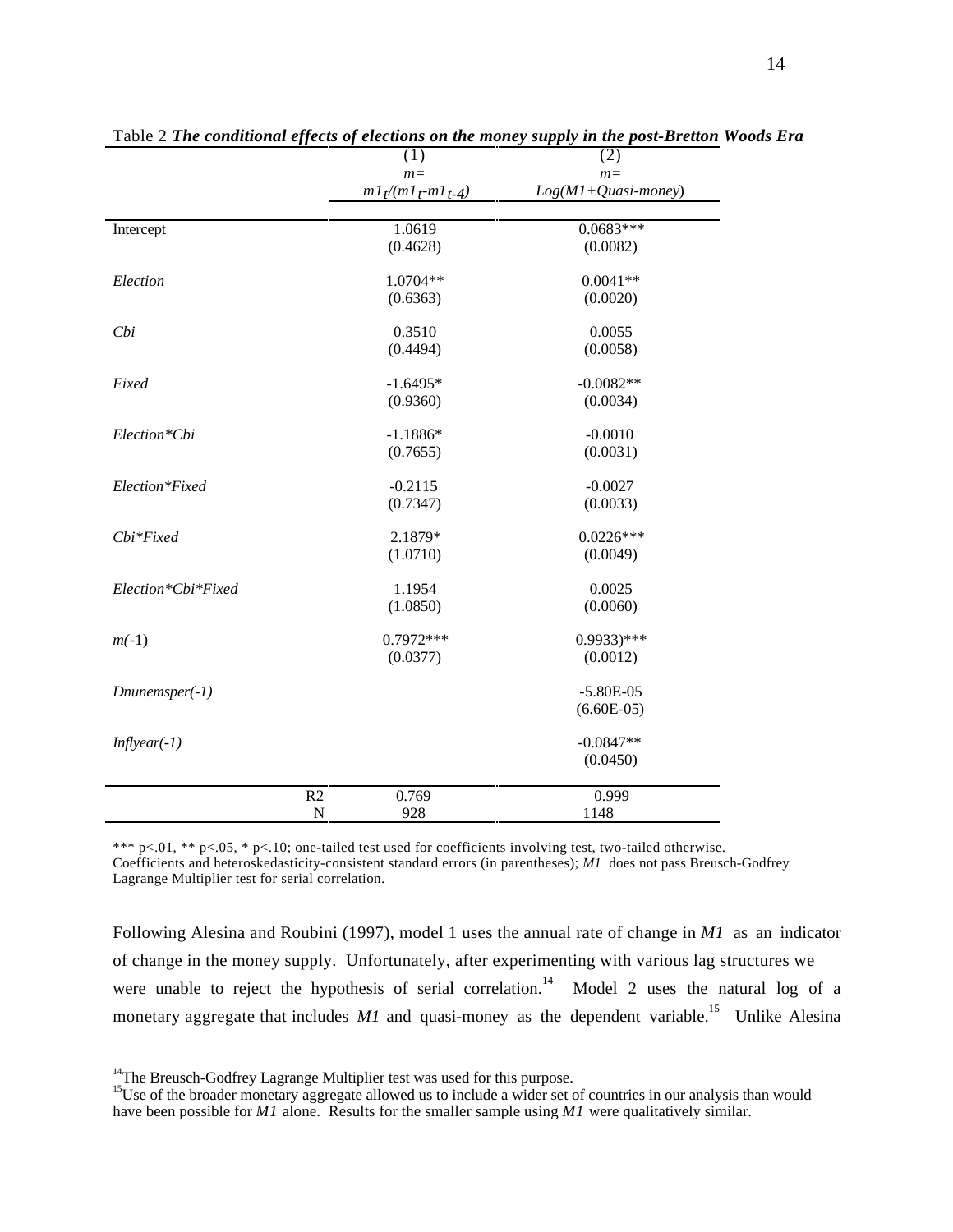and Roubini, we control for macroeconomic conditions that are expected to influence monetary policy. Specifically, monetary policy is expected to respond in a counter-cyclical manner to increased unemployment and inflation with a one period lag.<sup>16</sup>

Note first, that the results between the two models are qualitatively similar. Since model 2 allowed us to reject the hypothesis that serial autocorrelation exists, we will focus our discussion of results on it. Recall that our model suggested that electorally induced monetary expansions should occur if and only if the central bank is not independent and the exchange rate is not fixed. The statistically significant positive coefficient for *Election* is evidence that monetary expansions do occur, as expected, when these conditions prevail. To determine whether expansions occur under other conditions, we must calculate conditional coefficients as described above. These are reported in Table 3, along with conditional standard errors.<sup>17</sup> As our model predicts, when capital is mobile there is evidence of electorally induced monetary expansions if, and only if, central bank independence is low and the exchange rate is allowed to fluctuate.

In sum, the main implications of our model for monetary policy are supported by the evidence presented here. Broadly speaking, the existence of opportunistic monetary cycles is conditioned by the level of central bank independence and the choice of exchange rate regimes. Furthermore, there is evidence of monetary expansions only when the government retains national monetary policy and influence over the central bank.

|                                     | <b>Exchange Rates</b> |                      |  |
|-------------------------------------|-----------------------|----------------------|--|
| <b>Central Bank</b><br>Independence | Flexible              | Fixed                |  |
| High                                | 0.0031<br>(0.0023)    | 0.0029<br>(0.0045)   |  |
| Low                                 | $0.0042*$<br>(0.0020) | 0.001432<br>(0.0025) |  |

#### Table 3 **Conditional Effects of Elections on Monetary Policy**

Conditional Coefficients with conditional standard-errors in parentheses. \*p<0.025 One-tailed test

<sup>&</sup>lt;sup>16</sup>Unemployment is measured as the quarterly rate of change in the number of persons unemployed. Inflation as the year to year rate of change in the consumer price index. Source: see appendix 2.

 $17$ See Friedrich 1982 and Jaccard, Turrisi and Wan 1990 for a useful introduction to the conditional interpretation of multiplicative interaction models.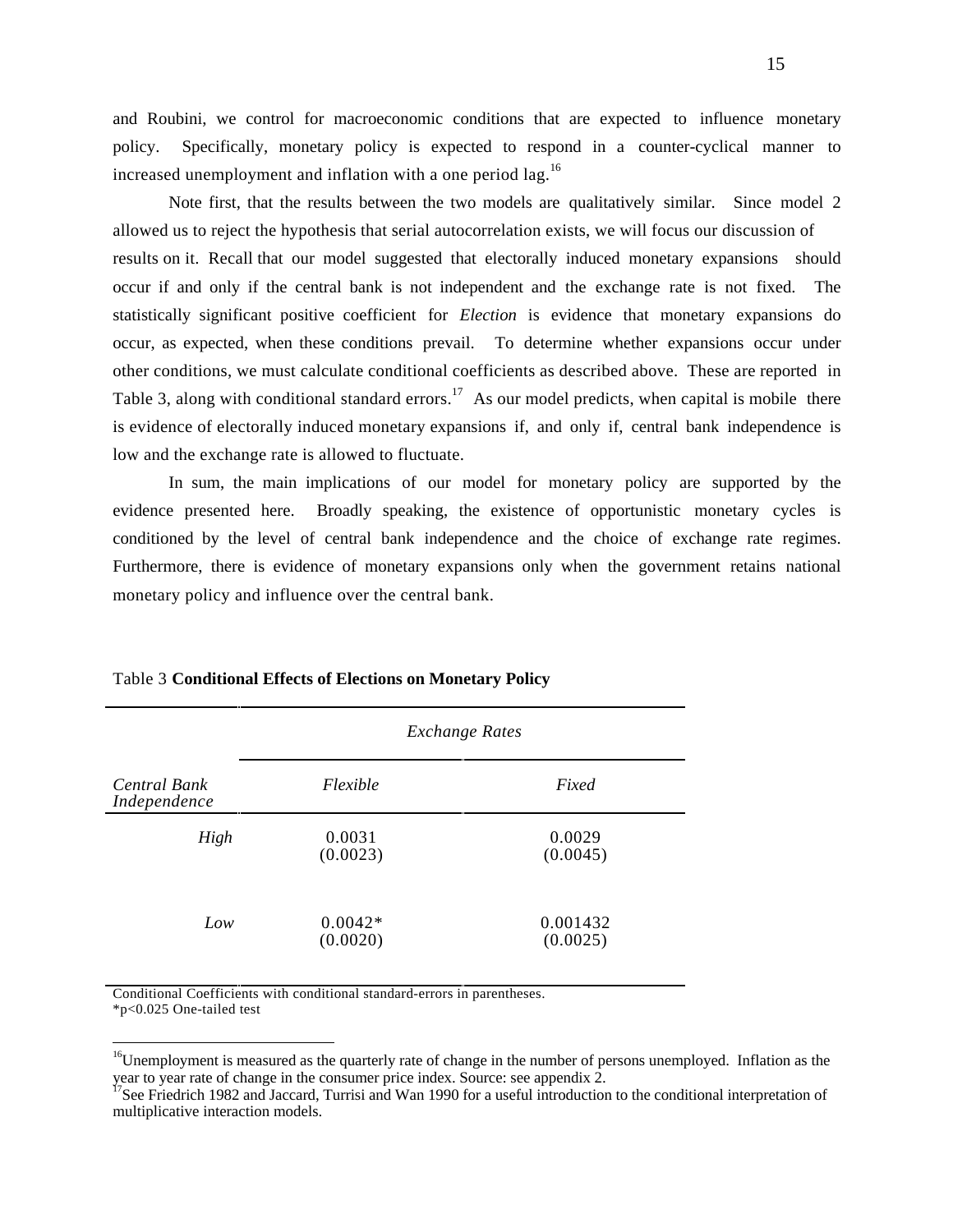#### *b. Fiscal Cycles*

In contrast to our results for monetary policy, our theoretical discussion indicates that electorally-induced fiscal cycles are likely when exchange rates are fixed, and that the effectiveness of fiscal policy on output increases under fixed exchange rates when capital is mobile. Fiscal policy is expected to be ineffective when exchange rates are flexible and capital is mobile.

Previous research generally asks whether deficits are likely to increase in electoral years, and, unlike the empirical work on monetary cycles, the data is coded on a yearly, instead of quarterly, basis.<sup>18</sup> The evidence has been decidedly mixed, with some authors indicating support for opportunistic fiscal cycles in some subset of industrialized countries (Alesina and Roubini 1997; Hallerberg and von Hagen 1998b; Franzese 1996 finds such cycles when the replacement risk to a sitting government is high) while others find no support for such cycles (DeHaan and Sturm 1994b). One reason for these differences in findings may be that the studies do not differentiate between the effects of fixed and flexible exchange rates or of capital mobility or immobility. So that the value added of this study is clear we rely on datasets from two recent articles, DeHaan and Sturm (1997) and Hallerberg and von Hagen (1998b). Our rationale for relying on two datasets is as follows. Each covers a somewhat different group of countries—DeHaan and Sturm (1997) examine 19 OECD countries, while Hallerberg and von Hagen's (1998a and b) dataset examines the 15 current members of the European Union.<sup>19</sup> Much of the economic data also come from different international organizations.<sup>20</sup> If we find evidence of politically induced fiscal cycles in both datasets we will have more confidence in the robustness of the results. We also restrict the data to the period 1981-1992 for the Hallerberg and von Hagen dataset and 1982-1992 for the DeHaan and Sturm dataset. We limit the time period for two reasons that both concern policy in Europe—in the fall 1992 the Exchange Rate Mechanism suffered a severe crisis in the markets, which put in doubt the credibility of fixed exchange rates; and after 1992 European states that wished to join Economic and Monetary Union faced restrictions on their debt levels, and these restrictions presumably affected decisions on fiscal policy in a direct way. While the beginning date of the respective datasets is the same as what appears in the published articles, we want to emphasize that this period is also theoretically interesting. Several European Community countries reestablished credible fixed exchange rates with the Exchange Rate Mechanism in 1979, and the periods in both datasets represent strong tests of the effects of a given country's exchange rate regime on the likelihood of fiscal expansions before an

<sup>&</sup>lt;sup>18</sup> Quarterly data on expenditures and tax collections can have a seasonal element both within and across countries that is difficult to control for even with sophisticated econometric techniques.

<sup>&</sup>lt;sup>19</sup> The original dataset covers the years 1981-1994. We thank to Rolf Strauch for providing us with the data for the additional years. See Appendix 2 for original sources.

<sup>20</sup> DeHaan and Sturm rely on *OECD Economic Outlook* for most of their data, while Hallerberg and von Hagen collect their data mostly from *Statistical Annex of European Economy* (See the data Appendix). There is a difference in particular in the debt coding rules. The European Commission uses Maastricht definitions for debts and for inflation, which have minor accounting differences with the OECD data.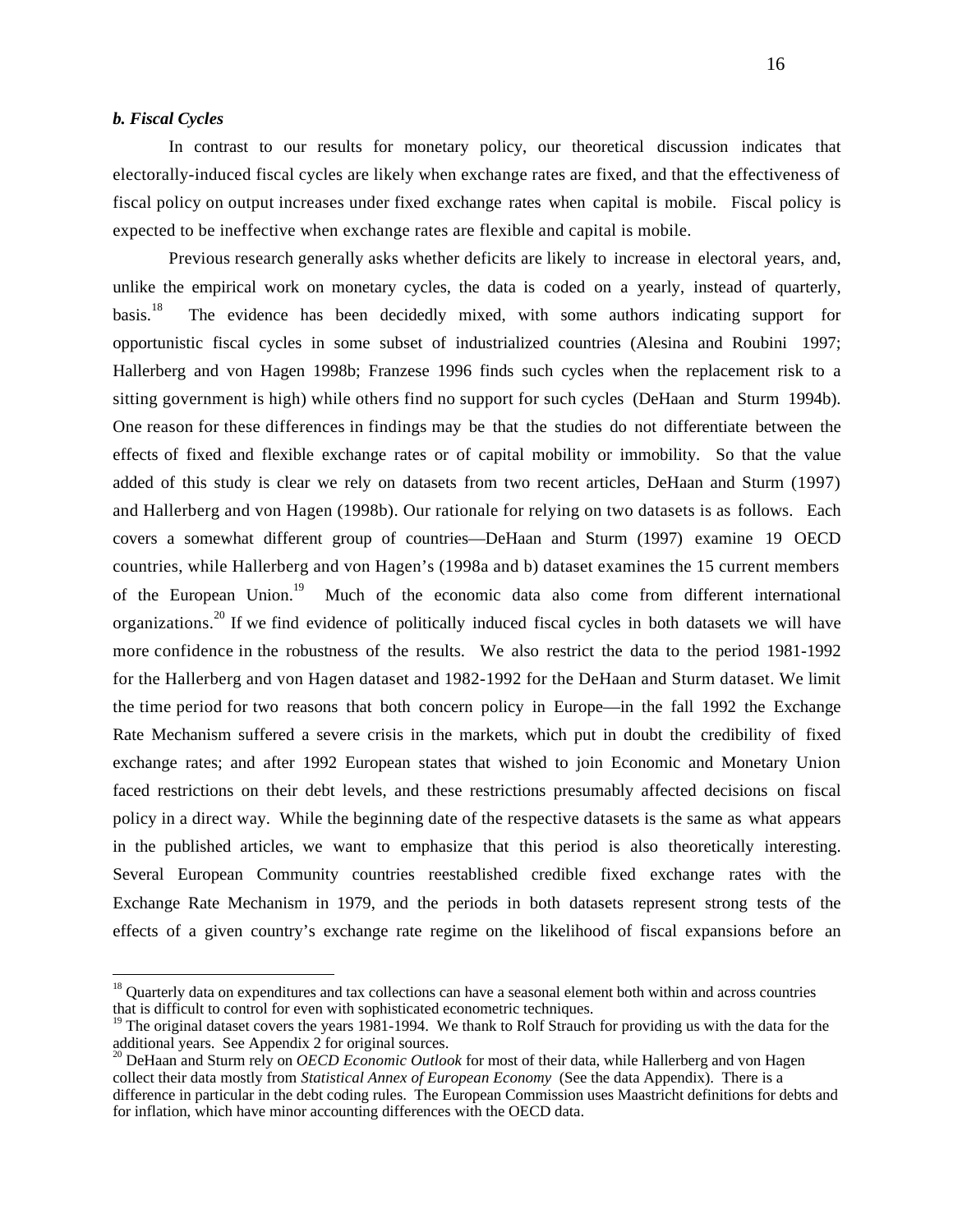election.

The model these articles build upon, and which has become a standard in the field, comes from Roubini and Sachs (1989). Roubini and Sachs' regression equation is

 $db_{it} = 0+$  *1db<sub>it-1</sub>* +  $2dU_{it} + 3dy_{it} + 4b_{it} - 1d(r_{it} - y_{it}) + 5pv_{it}$  (14) where the dependent variable, *db* i<sub>t</sub>, is the change in the gross debt-to-GDP ratio. Authors break down the equation into a set of economic variables and a set of political variables (represented as *pvit*). The set of economic variables included in all regressions is as follows: *dbit-1* represents the lagged debt ratio,  $dU_i$  the change in the unemployment rate, and  $b_{it-1}d(r-y)$  the change in debt servicing costs, which is computed as the change in the real interest rate minus the change in the growth rate times the gross deficit in the previous year. In addition, some authors include the change in real GDP, *dyi* . To be consistent with previous work, we include the change in GDP in our regression using Hallerberg and von Hagen's data as they do, and we follow DeHaan and Sturm's lead in not including it in the regression with their data.<sup>21</sup> These economic variables are expected to impact the budget in a given year, with higher levels of unemployment and debt servicing costs increasing government debt levels and higher levels of economic growth decreasing debt levels. $^{22}$ 

The standard political variables generally include codings for institutional differences or the partisanship orientation of the government. Roubini and Sachs 1989 received much attention when it was first published because the authors find that the type of government affected the size of budget deficits. One-party majority governments maintained the tightest fiscal discipline, two-three party majority governments less so, four-five party governments were even more problematic, and minority governments regardless of the number of parties in the coalition were the worst of all. Many others have followed in their examination of government type and other political variables. So that the value-added in this paper is clear, we include the political variables one finds in DeHaan and Sturm as well as Hallerberg and von Hagen (1998b) as control variables. DeHaan and Sturm find that Roubini and Sachs made several coding errors, and, based on Roubini and Sachs' original coding procedures, they argue that the type of government does not affect deficit levels. Hallerberg and von Hagen, following Edin and Ohlsson 1991, break the government type variable into three separate dummy variables, and they include a variable for the percentage of cabinet portfolios that "left" parties occupy to control for partisan effects and for election years. They also add a variable for two fiscal institutions, a strong finance minister and negotiated targets. They find that there is a connection between government type and a fiscal institution meant to reduce the size of deficits, but that

 $21$  There is some controversy on whether or not to include growth in GDP as an independent variable because real GDP appears in the denominator on the left-hand side of the equation (see also Boyed and Borelli 1996). We are interested in the value added to pre-existing work and not in this controversy *per se*, and we follow the suggestions of the authors in their respective works on whether or not to include change in GDP as an independent variable.

 $22$  These expectations are only valid for industrialized countries. Talvi and Végh 1997 find that the sign on economic growth is reversed in Latin American countries. They hypothesize that governments can only justify painful cuts in expenditures or increases in taxes to their constituencies when economic conditions worsen.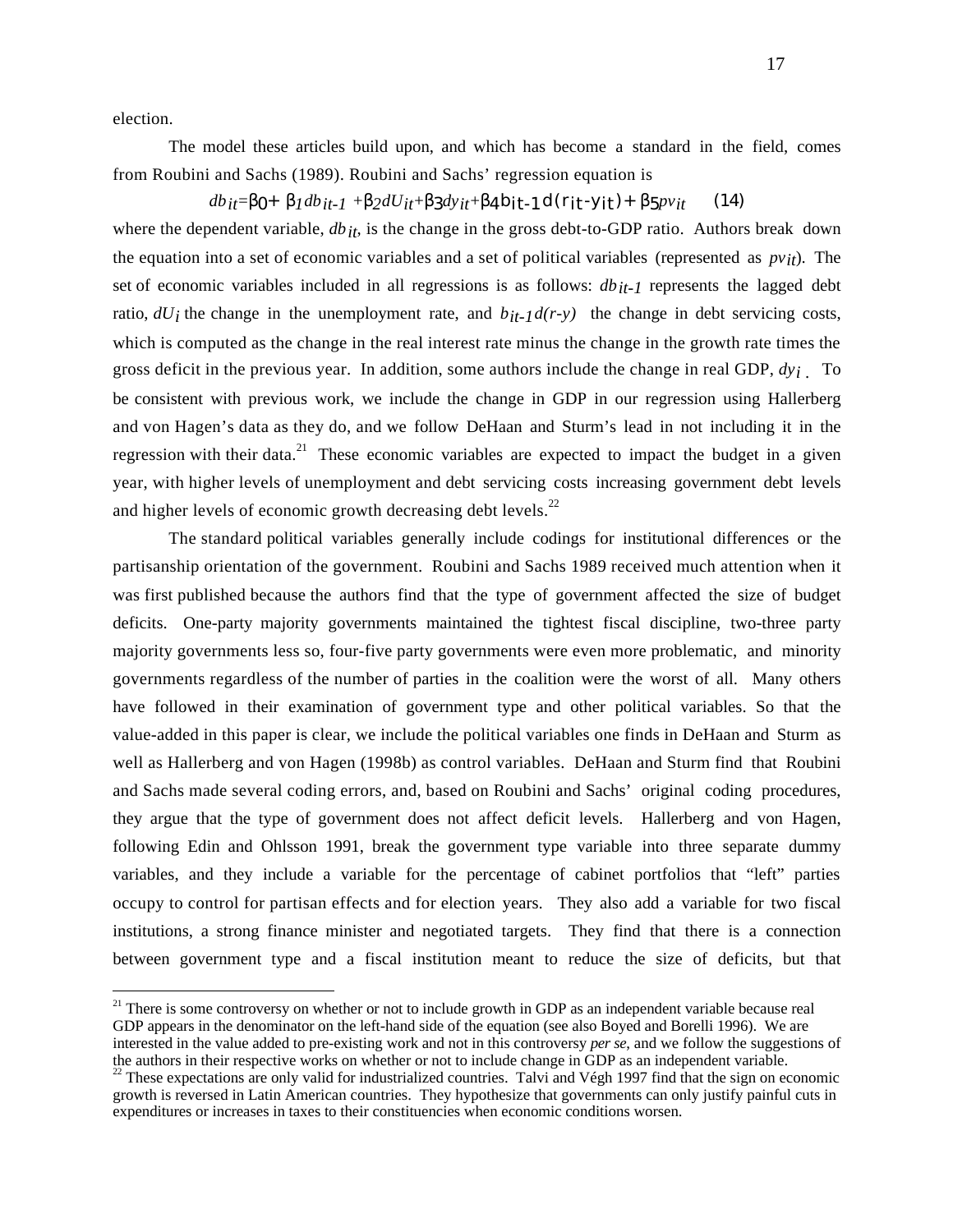government type *per* se has no effect on the size of deficits. In particular, a strong finance minister who can monitor spending ministers and punish those who "defect" is feasible in states with one-party majority governments. In multi-party and minority governments, the coalition members are not willing to delegate to one actor the ability to monitor and punish the others. Numerical targets negotiated among the coalition partners for each ministry provide an alternative in multi-party governments.<sup>23</sup> They also find that negotiated targets alone are effective in preventing pre-electoral fiscal expansions—even strong finance ministers in one-party governments are tempted to manipulate fiscal policy in order to increases the chances of her own survival.

In order to test our contention that fiscal cycles are most likely to occur when exchange rates are fixed, we structure the regression equations to include the economic and political variables the original authors found important, but we add variables to consider the effects of the exchange rate regime and, in DeHaan and Sturm 1997, the effects of elections. Our equations are as follows:

 $db_{it}$  + 1*Election+* 2*Flexible+* 3*Election\*Flexible+* 4*db*<sub>it-1</sub> + 5*dU*<sub>it</sub> + 6*b*<sub>it-1</sub>*d*(*r*<sub>it</sub>-y<sub>it</sub>) + 7*Government Type (15)*

when employing the DeHaan and Sturm data and

 $db_{it}$ = + 1*Election+* 2*Flexible+* 3*Election\*Flexible+*  $4db_{it-1}$ +  $5dU_{it}$ +  $6b_{it-1}d(r_{it-1}y_{it})$  +  $7dy_{it}$  + 8*Two-Three Party Govt.* + β9 *Four-Five Party Govt. +* 10*Minority Govt. +* 11 *Strong Finance Minister +* 12 *Negotiated Targets +* 13 *Strong Finance Minister\*Election+* 14 *Negotiated Targets\*Election +* 15 *Left* (16)

when the Hallerberg and von Hagen data are used. In both sepecifications, 1 captures the relationship between elections and debt when the exchange rate is fixed, 2 captures the effect of a switch to fleixble exchange rates in non-electoral periods, and 3 the effect of a change to a flexible exchange rate on the relationship between the debt and elections. This specification follows closely the model provided in the previous section on monetary policy. Our expectations about the affects of these variables, however, differ. We expect *fiscal* expansions to occur only when exchange rates are fixed (i.e. when *Flexible* is equal to zero.) When exchange rates are flexible, we expect that governments will not initiate a pre-electoral fiscal expansions since fiscal policy is ineffective,

Based on our interest in the effects of elections under different exchange rate regimes, we consider two alternative methods to code elections. Hallerberg and von Hagen (1998b) calculate their election variable as a dummy variable for years in which an election is held. This coding, while it follows standard practice in the literature, is at best inexact and at worst inaccurate. Some countries hold elections in early spring while others wait until late autumn. The same country may even hold

<sup>&</sup>lt;sup>23</sup> The authors refer to a strong finance minister as a "delegation" approach and negotiated targets as a "contract" approach respectively.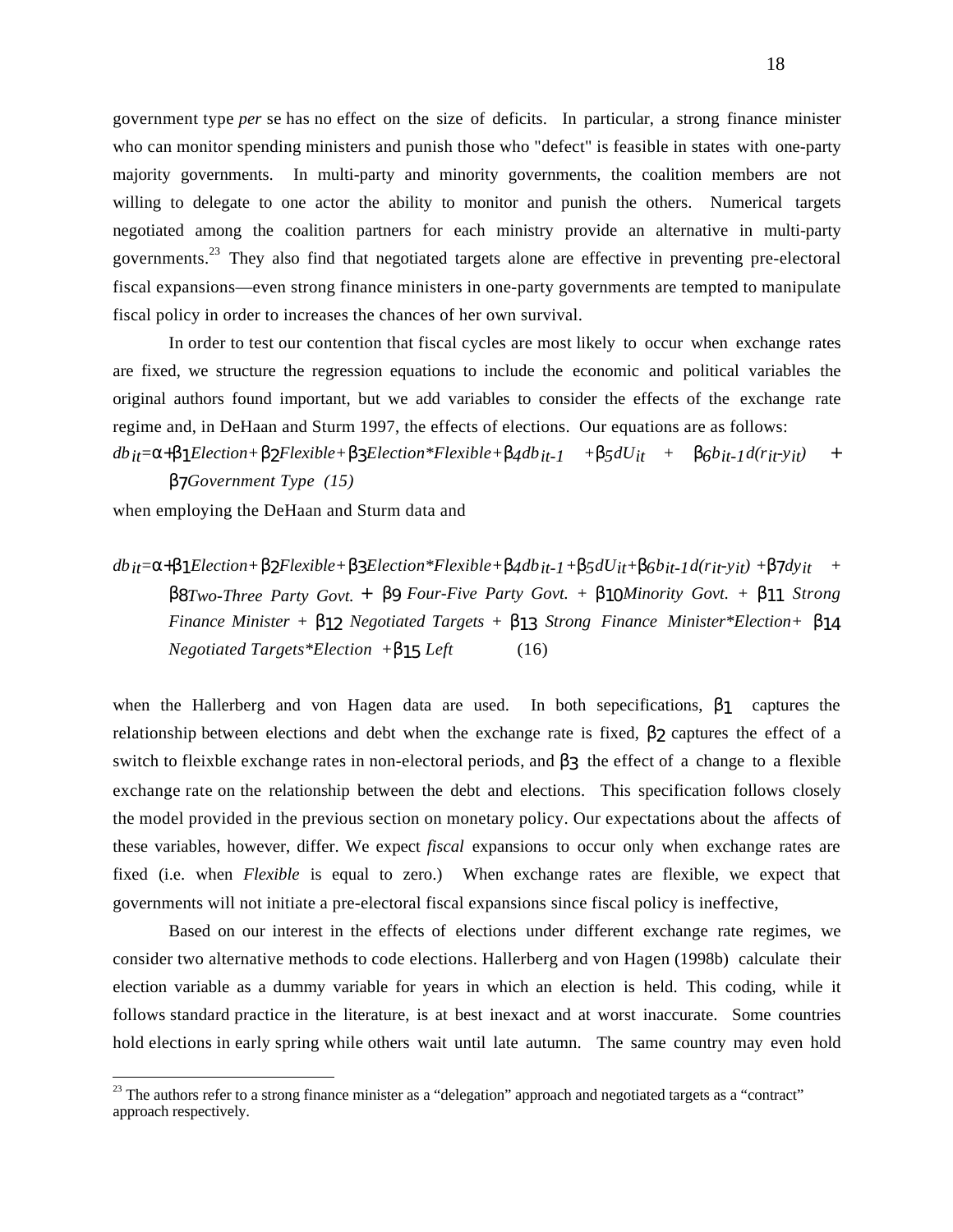elections in different times of the year over different electoral cycles—witness the United Kingdom, which held two elections in 1974, one in February and one in October, while just five years later it conducted elections in May. A variable that makes no differentiation among these three elections will presumably understate the effects of elections as well increase the standard error of the variable.

We therefore supplement the standard measurement of elections with Franzese's (1996) more exact definition. He calculates *Election* as the proportion of a pre-electoral year that falls in a given year, so that, for example, a July 1 election would be coded as .5 in that year and .5 in the previous year.<sup>24</sup> We apply this coding to the two datasets to check whether the different coding rules affect the results. Our model predicts that fiscal cycles should exist when exchange rates are fixed, which, in our regressions, is the case when *Flexible* equals "0." *Election* should, therefore, be positive and significant. The model also predicts that the coefficient for the interaction term *Election\*Flexible* should be negative, and indeed one would expect that, since governments have no incentive to use fiscal cycles when exchange rates are flexible, that the coefficients for *Election* and *Election\*Flexible* sum to zero. To test directly for the effect of flexible exchange rates on fiscal cycles, we report the conditional coefficient for elections when flexible exchange rates are present and when they are absent at the bottom of table 4.

Table 4 provides strong evidence both that countries with fixed exchange rates experience fiscal cycles and that flexible exchange rates eliminate these fiscal cycles. In four out of the five equations estimated, there is evidence (in terms of a positive and significant conditional co-efficient) of pre-electoral fiscal expansions when the exchange rate is fixed, but not when it is flexible (*Election* | *Flexible=1* is never significant). Equation B, for example, indicates that there is an increase in gross-debt level of about one and a half percentage points during electoral periods when the exchange rate is fixed, compared to essentially no increase (0.17) during electoral periods when the exchange rate is flexible. The effect of exchange rate regime on the relationship between budgets and elections is most dramatic with the Hallerberg and von Hagen data—the coefficient indicates that states with fixed exchange rates will increase their gross debt level-GDP ratios over 3 percentage points in the year before an election. This, however, may be the result of the different specification used by Hallerberg and von Hagen. Most importantly, because models *D* and *E* , employ an interaction between *Elections* and *Strong Finance Minister* and *Negotiated Targets* the interpretation of the conditional coefficient changes substantially. The coefficient for *Election* now summarizes the relationship between elections and gross debt when the exchange rate is flexible *in the absence of a strong finance minister or the use of negotiated targets.* Table 5 reports conditional coefficients for each combination of exchange rate regime and domestic fiscal institution identified by Hallerberg

 $24$  In particular, Franzese codes elections for economic policy-relevant elections, which can include presidential elections in Finland, France, and the United States, as well as for policy-relevant upper house elections. He then codes the variable as divided among those separate elections, so that, for example, a French presidential election is a .5 and a French parliamentary election another .5.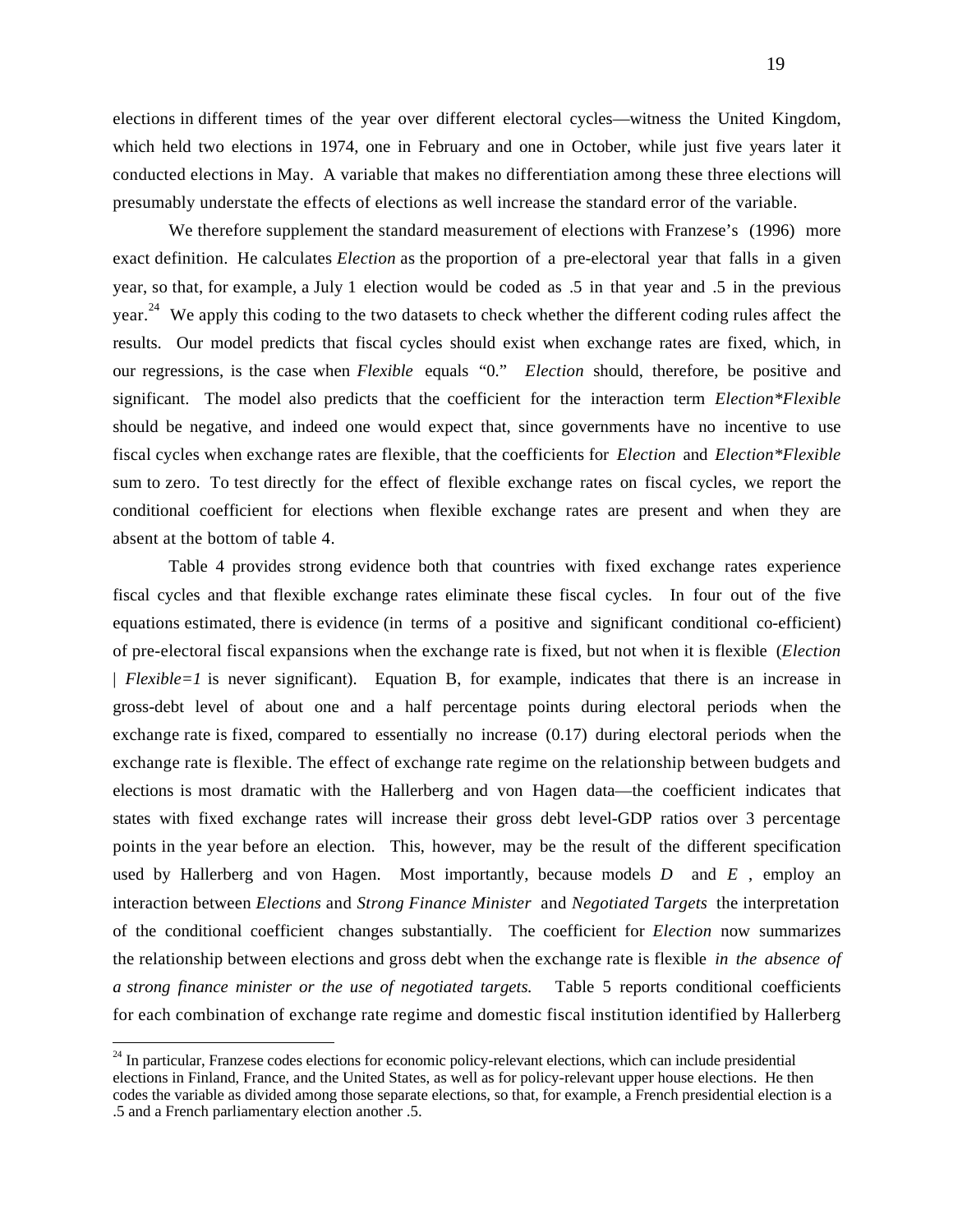| <b>Dataset Name</b>                           | and of executions on entinged in 8<br>, voo wee <i>e v</i> i<br>DeHaan and Sturm |                     | Hallerberg and von Hagen |                     |                     |
|-----------------------------------------------|----------------------------------------------------------------------------------|---------------------|--------------------------|---------------------|---------------------|
| Column                                        | A                                                                                | $\boldsymbol{B}$    | $\boldsymbol{C}$         | $\boldsymbol{D}$    | $\bm E$             |
| Years                                         | $(1982 - 1992)$                                                                  | $(1982-92)$         | $(1982 - 92)$            | $(1981 - 1992)$     | $(1981 - 1992)$     |
| Coding of Elections                           | <b>Standard</b>                                                                  | Franzese            | Franzese                 | <b>Standard</b>     | Franzese            |
| Countries in Dataset                          | <b>19 OECD</b>                                                                   | 19 OECD             | 13 EU                    | 15 EU               | 15 EU               |
| Control Variables                             |                                                                                  |                     |                          |                     |                     |
| Intercept                                     | 0.69<br>(0.57)                                                                   | 0.37<br>(0.53)      | .33<br>(.58)             | 1.79<br>(1.61)      | 1.45<br>(1.77)      |
| $d\,Debt_{t-1}$                               | $0.47***$                                                                        | $0.48***$           | $0.51***$                | $0.52***$           | $.59***$            |
|                                               | (.07)                                                                            | (0.07)              | (.07)                    | (.10)               | (.10)               |
| d Unemployment                                | $1.28***$<br>(.21)                                                               | $1.27***$<br>(0.22) | $1.45***$<br>(0.26)      | $0.82**$<br>(.32)   | 0.04<br>(0.06)      |
| d Gdp                                         |                                                                                  |                     |                          | $-0.62***$<br>(.18) | $-.85***$<br>(.15)  |
| d Debt Costs                                  | $0.37**$<br>(.14)                                                                | $0.47**$<br>(0.06)  | $0.35**$<br>(0.15)       | 0.16<br>(.14)       | 0.19<br>(0.15)      |
| Government Type                               | $-0.17$<br>(0.30)                                                                | $-0.17$<br>(0.30)   | $-0.16$<br>(0.32)        |                     |                     |
| 2-3 Party Govt                                |                                                                                  |                     |                          | 0.85<br>(0.88)      | 0.90<br>(0.85)      |
| 4-5 Party Govt                                |                                                                                  |                     |                          | 1.00<br>(1.12)      | 0.91<br>(1.10)      |
| <b>Minority Govt</b>                          |                                                                                  |                     |                          | 0.22<br>(1.10)      | 0.10<br>(1.07)      |
| <b>Strong FInance Minister</b>                |                                                                                  |                     |                          | $-1.66**$<br>(0.89) | $-0.90$<br>(1.09)   |
| <b>Negotiated Targets</b>                     |                                                                                  |                     |                          | $-0.20$<br>(0.79)   | 0.47<br>(0.89)      |
| Strong FInance Minister<br>$\ast$<br>Election |                                                                                  |                     |                          | 1.11<br>(1.17)      | $-0.57$<br>(2.11)   |
| <b>Negotiated Targets * Election</b>          |                                                                                  |                     |                          | $-0.20$<br>(0.79)   | $-2.51**$<br>(1.39) |
| Left                                          |                                                                                  |                     |                          | 0.02<br>(0.69)      | 0.07<br>(0.69)      |
| Variables of Interest                         |                                                                                  |                     |                          |                     |                     |
| Election                                      | 0.49<br>(.62)                                                                    | $1.52**$<br>(.87)   | $1.61**$<br>(0.82)       | $1.25*$<br>(.85)    | 2.97***<br>(1.05)   |
| Flexible                                      | $-0.42$<br>(1.00)                                                                | 0.07<br>(.055)      | $-0.49$<br>(0.68)        | 0.74<br>(0.91)      | 0.78<br>(1.08)      |
| Election*Flexible                             | $-0.22$<br>(1.16)                                                                | $-1.35$<br>(1.26)   | $-0.07$<br>(1.34)        | $-1.32$<br>(1.33)   | $-1.12$<br>(2.37)   |
| <b>Conditional Coefficients</b>               |                                                                                  |                     |                          |                     |                     |
| $Electronic / Flexible = 0$                   | 0.49<br>(.62)                                                                    | $1.52**$<br>(.87)   | $1.61**$<br>(0.82)       | $1.25*$<br>(.85)    | $2.97***$<br>(1.05) |
| $Electronic / Flexible = 1$                   | 0.27<br>(1.02)                                                                   | 0.17<br>(.99)       | 1.54<br>(1.15)           | $-0.07$<br>(1.23)   | 1.84<br>(2.39)      |
| <b>R-SQUARED</b>                              | .43                                                                              | .43                 | .59                      | .60                 | .59                 |
| ${\bf N}$                                     | 207                                                                              | 207                 | 148                      | 175                 | 175                 |

Table 4: *The conditional effects of elections on changes in gross debt in the 1980'a and early 1990's*

\*\*\*<.01, \*\*<.05, \*<.10. The dependent variable is the change in the gross debt to GDP ratio. White heteroskedastic consistent standard errors are represented in parentheses. Following the authors we do not include country dummy variables, although their inclusion does not affect the qualitative results (these results are available upon request). Note that the political variables are evaluated according to a one-tailed test.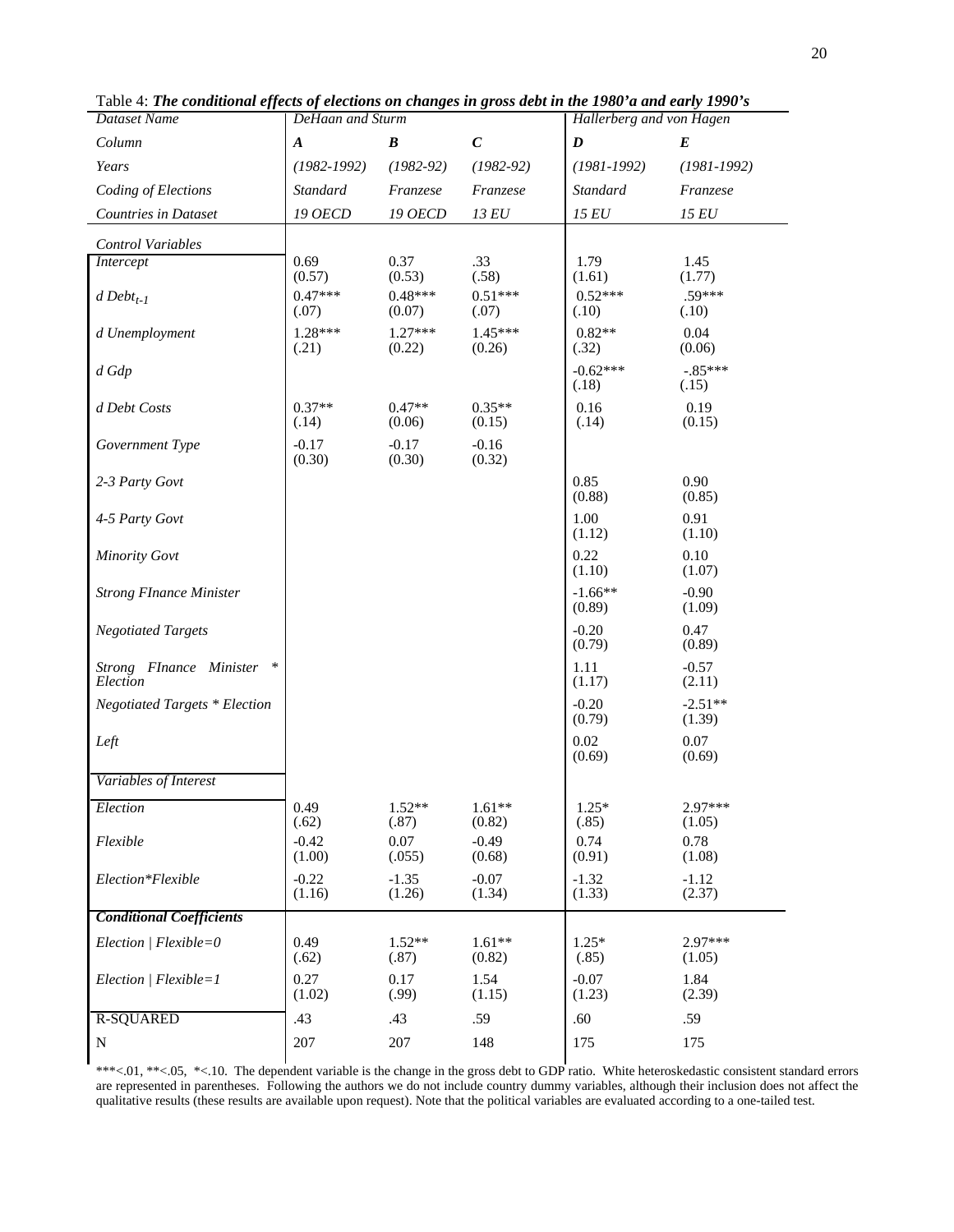|                                        | <b>Weak Finance Minister</b> |                   | <b>Strong Finance Minister</b> |                   |
|----------------------------------------|------------------------------|-------------------|--------------------------------|-------------------|
|                                        | Flexible Rate                | <i>Fixed Rate</i> | Flexible Rate                  | <b>Fixed Rate</b> |
| <b>Negotiated</b><br><b>Targets</b>    |                              |                   |                                |                   |
|                                        | $-0.66$                      | 0.46              | $-1.23$                        | $-0.11$           |
|                                        | (2.36)                       | (0.99)            | (2.92)                         | (1.97)            |
| <b>No Negotiated</b><br><b>Targets</b> |                              |                   |                                |                   |
|                                        | 1.85                         | $2.97***$         | 1.28                           | 2.40              |
|                                        | (2.39)                       | (1.05)            | 2.94                           | 2.01              |

*Table 5: The Effect of Elections on Government Debt under Alternative Structural Conditions*

Conditional coefficients and conditional standard errors (in parentheses) calculated from equation in column E of table 4.

and von Hagen as important in shaping the effects of elections on budgets.

Note, first, that there is evidence of pre-electoral fiscal expansions when the exchange rate is fixed and the constraints on the "political" use of budgets identified by Hallerberg and von Hagen (the use of negotiated targets or the presence of a "strong" finance minister) are absent. The conditional coefficient for elections in such a case is positive and highly significant. In comparison, holding these domestic institutions constant and moving to a flexible exchange rate leads to reduction in the size of the conditional electoral coefficient (of about 1/3) to 1.85, which is no longer significantly different from zero. This result holds for all combinations of domestic fiscal institutions—all else equal, the conditional co-efficient for elections is always greater under a fixed exchange rate than a flexible exchange rate.

There are additional nuances in the results. As Columns' *A* and *D* indicate, the standard *Election* variable has the correct sign in both the DeHaan and Sturm and Hallerberg and von Hagen regressions, but it is significant, and then just at the p<.1 level, only in the latter. A likely explanation for the relatively weak relationships we find is measurement error in the coding of elections. Indeed, once one replaces the standard *Election* variable with Franzese's more exact measure in Columns' *B* and *E*, the *Election* variable becomes statistically significant in both datasets. Fiscal electoral cycles are completely absent when exchange rates are flexible.

Another peculiarity concerns region-specific factors. The DeHaan and Sturm dataset includes a set of 19 OECD countries, while the Hallerberg and von Hagen dataset includes only the current European Union countries. The European Union states are more tightly integrated than OECD countries at large, and indeed this may explain why the evidence in favor of the model is stronger in the Hallerberg and von Hagen case. Column C therefore restricts the DeHaan and Sturm dataset just to the dataset's current European Union states. As expected, the results strengthen somewhat—the r-squared in particular increases to the level in the Hallerberg and von Hagen dataset with fewer data points, indicating that the regression equation does a better job explaining the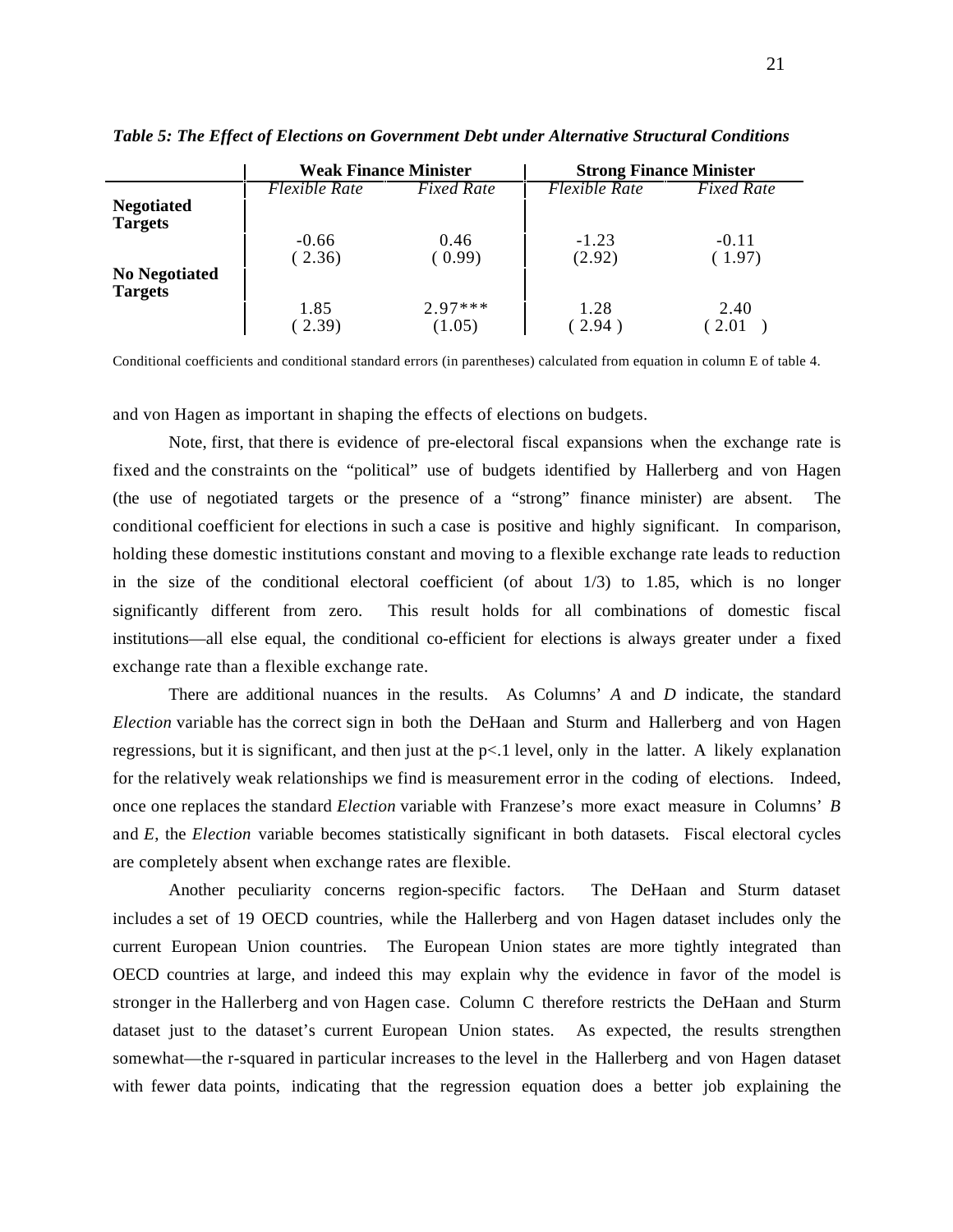variance in the dataset restricted just to European Union countries.

#### **IV. Implications for European Economic and Monetary Union**

Our evidence from Europe in the 1980's and early 1990's indicates that opportunistic fiscal cycles are especially prevalent when capital is mobile and exchange rates are fixed. This result has an important implication for the likely conduct of fiscal policy under Economic and Monetary Union in Europe. Fixed exchange rates and mobile capital will be the norm in all European Union countries that adopt the common currency either in the first wave on January 1, 1999, or in future waves.

Although preparations for EMU may have reduced fiscal electoral cycles in the 1990's, it is by no means clear that EMU will restrict fiscal cycles once it comes into being. More generally, there has been some concern that governments, once they have been accepted into EMU, will have an incentive to renege on their commitment to low deficits. Excessively high deficits can cause both increased inflation and a depreciation of the euro and states can hope to gain the political benefits from high deficits under a common currency without suffering the ill effects as long as the others maintain their budget discipline. Another concern is that the deficits can become so large that a state cannot hope to pay back its debt without a bailout from the European Union. Since the bailout would be paid for by all European Union citizens but would reduce directly just the deficit of the country threatening default, states in this moral hazard situation may have an incentive to run larger deficits than if the European Union did not exist.<sup>25</sup>

The member governments have not been ignorant of this situation. The Treaty of Maastricht explicitly bans any European Union bailout of its member states, and the states have established a procedure both to monitor the participants and to punish any defectors under the "Stability and Growth Pact" that the European Council agreed to in Amsterdam in June 1997. The European Commission will monitor the fiscal health of the member states and will report to the Council of Ministers whether or not, in its opinion, a deficit over 3% is "excessive." The Council of Ministers will then decide whether to accept the Commission's assessment, and, if it decides that a given country's deficits are indeed excessive, it will begin a procedure to sanction the transgressor. The country in question must make a non-interest bearing deposit with the Commission equal to .2% of GDP plus an additional .1% per 1% over the 3% limit. The entire process should take ten months, and if the country has not reformed its budget to the Council's satisfaction its deposit becomes a  $fine.<sup>26</sup>$ 

Whether this Pact will deter states from running chronic deficits is debatable. What is clear is that the Pact will have no effect on the incentives for governments to promote opportunistic political

 $25$  Eichengreen and Wyplosz 1997 provide a good discussion of the different rationales for the Stability and Growth Pact.

<sup>&</sup>lt;sup>26</sup> The text of the agreement appears in Committee on Economic and Monetary Affairs and Industrial Policy 1997.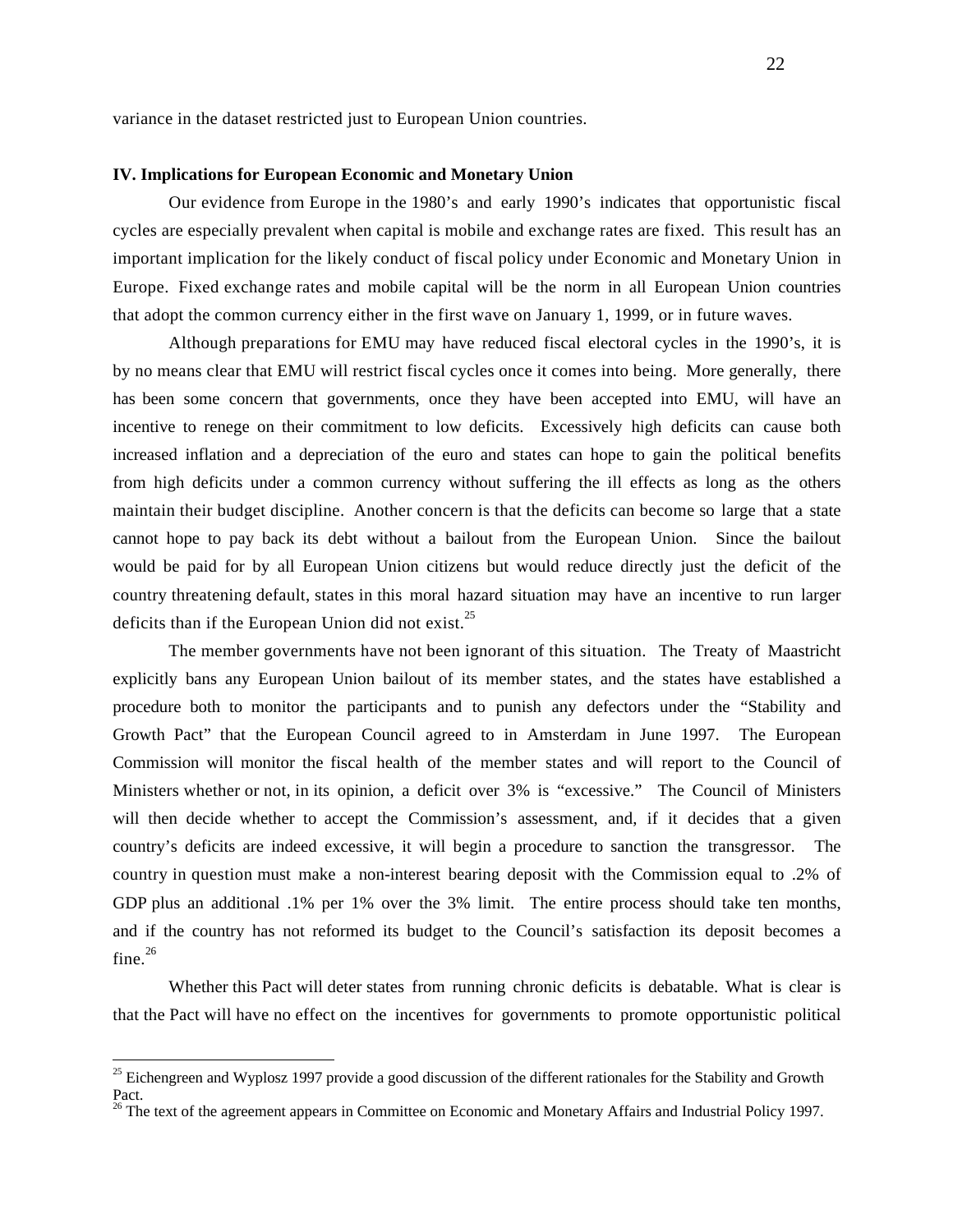business cycles because of the timing of the Pact's different procedures. Consider a country like Germany, which has elections traditionally in the fall. A government could promote a large fiscal expansion in the spring and summer that leads to large deficits. In principle the European Commission could then immediately inform the Council and begin proceedings against the government, but in practice it is most likely that the Commission will wait until the final yearly budget figures are published in March the following year before making any recommendation for fear that it will lose credibility if it turns out that the preliminary figures are incorrect.<sup>27</sup> It then takes an additional ten months before fines can be imposed, and even then the fines will not be imposed if the government is taking corrective measures. The implication is that any government can push up the deficit shortly before elections so long as it cuts it back again after the elections are over.<sup>28</sup>

An alternative is for the states themselves to provide additional institutional constraints at the domestic level on their spending behavior. Consistent with Hallerberg and von Hagen (1998b), our empirical results reported in Table 5 indicate that a contracting-based approach to budgeting where coalition partners set spending targets for each ministry and monitor each other's behavior throughout the life of the coalition reduces pre-electoral fiscal cycles. A move to more negotiated fiscal targets may be in order. More generally, given that the temptation to use fiscal policy for short-turn electoral gain will be greater under EMU while the domestic institutional structures will remain the same, states may have the incentive to develop such institutions only if they are sure that the European Union will not bail them out. Indeed, based on an analysis of federal systems, Von Hagen and Eichengreen (1996a) argue that a formal bailout rule from the European Union is not even needed as long as states maintain their ability to raise revenues. The European Union can simply say "no," much like the state of California did to Orange County in the mid-1990's when Orange County's creditworthiness plummeted. States may then learn through a process of trial and error to introduce greater restrictions on fiscal policy management at the national level. A possible precedence again comes from the United States, where fiscal mismanagement eventually led 47 of 50 American states to pass some form of fiscal policy restriction (Eichengreen and von Hagen 1996b). It should be noted that these changes were not driven by a fear of what the states' budgets could do to the value of the dollar, but rather more "domestic" concerns about the effects of the excessive budgets on home populations. These institutional rules also seem have some effect--states with tighter anti-deficit rules as well as more restrictive rules on the authority of the legislature pay lower

 $27$  Personal Interviews with two members of Directorate General II, June and July 1997.

 $28$  One additional tool that could be used to restrict governmental abuses will also be absent under EMU. In this paper we have assumed that the decisions to pursue capital mobility or fixed exchange rates are exogenous to the model. One could argue, of course, that when banks are independent and governments are especially fiscally irresponsible the bank may decide to stop defending the currency and simply let it float, putting the country in the flexible exchange rate-capital mobility scenario that is advantageous to the bank. Under EMU, however, this is extremely unlikely. Although the European Central Bank is to be independent, any decision to float the common currency would punish not just the offender but all states.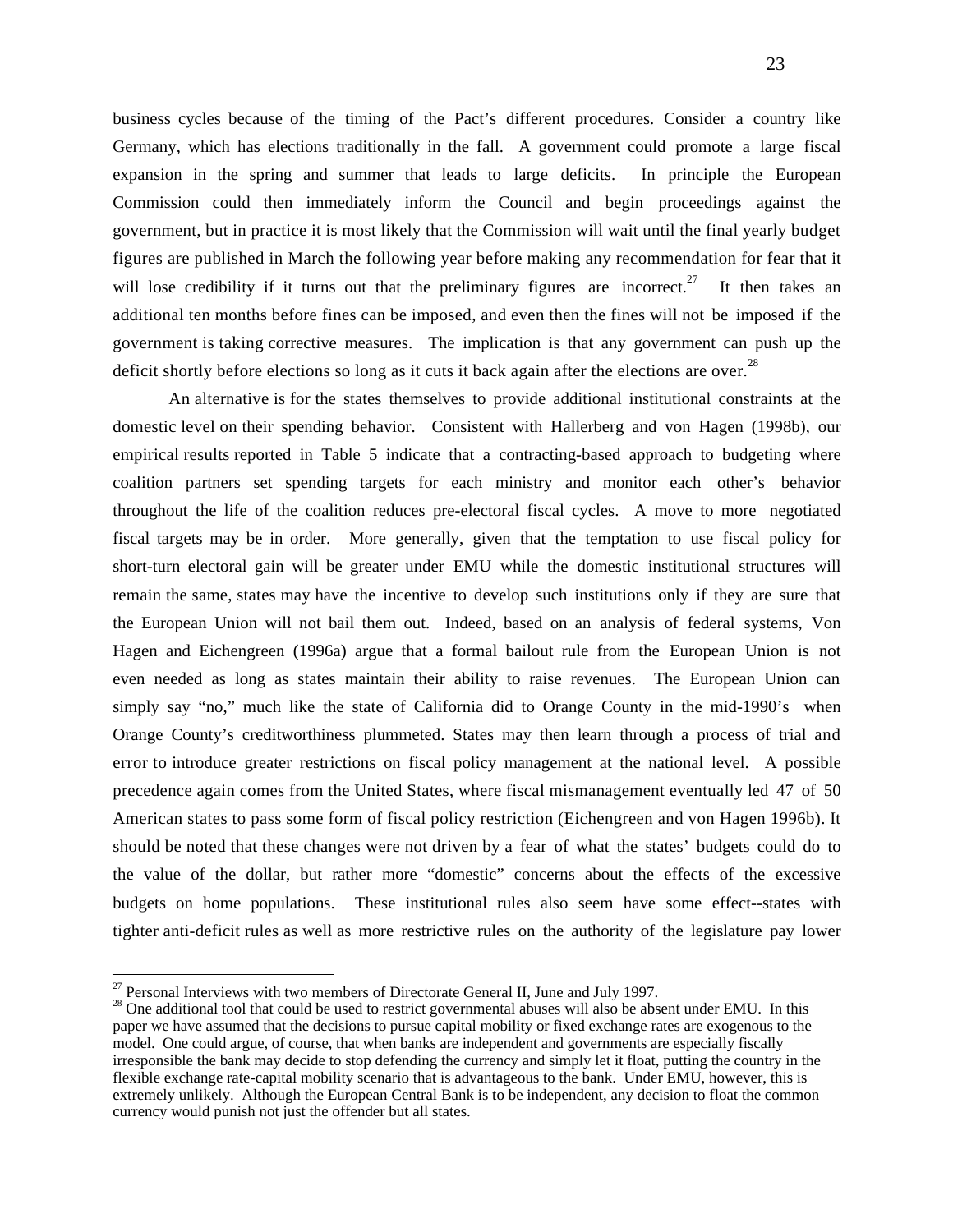interest rates on their bonds (Poterba and Ruben 1998). $^{29}$ 

#### **V. Conclusions**

Our game theoretic model makes fairly weak assumptions about the preferences of monetary and fiscal agents, but very strong assumptions about the institutional constraints in which they operate. The strong assumptions about the Mundell-Fleming conditions are made in part to make the analysis tractable, but they have the added benefit of stacking the cards in favor of falsification—if the predictions based on such a stark model withstand provisional tests there are good reasons to believe further refinement will be fruitful. Indeed, the empirical results support the insights of the model developed in Section II. Pre-electoral monetary expansions are likely in states with mobile capital, a flexible exchange rate, and a dependent bank and they are absent otherwise, while preelectoral fiscal expansions are likely under mobile capital and fixed exchange rates.

These results have several interesting implications for the relationship between institutions and the international environment. In the presence of mobile capital, the exchange rate regime constrains the ability of policymakers to use one of the two macroeconomic instruments before elections. As states change their exchange rate regime, one should also expect a change in the incumbents' behavior before an election. If an open capital state fixes its currency to the dollar, for example, one would expect a shift from monetary to fiscal policy instruments. One could argue that such a shift is already under way in Britain. Once Stage III of EMU begins the European Union members anticipate the creation of an Exchange Rate Mechanism II for countries that do not join the common currency initially. The expectation is that the band around the Euro for these currencies will progressively narrow so that these countries will also experience more or less fixed exchange rates. Pre-election monetary expansions will become less effective in favor of fiscal expansions.

This change also has an important effect on the selection of institutions by governments. When considering the tradeoffs involved in enhancing central bank independence, a government may consider what it gives up in terms of survival in the next election if it relinquishes monetary policy autonomy in exchange for greater general price stability with a more independent central bank. A government in a flexible exchange rate economy will lose its ability to influence outcomes with macroeconomic policy before an election if it makes the bank more independent. If the government moves the country to a fixed exchange rate regime, however, it can gain some price stability while still maintaining the ability to manipulate the economy before an election. Our work suggests, for example, that Chancellor of the Exchequer Brown would have given up little in terms of the maneuverability of Labour before the next election by granting the Bank of England greater

 $29$  The ultimate form these institutions should take is still open to discussion. Strauch 1998 finds that numerical restrictions on the size of the deficit do restrict the size of the deficit. Von Hagen 1998 notes, however, that such numerical restrictions can merely encourage politicians to be more creative with their accounting, and he suggests more centralized procedures to ensure that someone monitors the actors.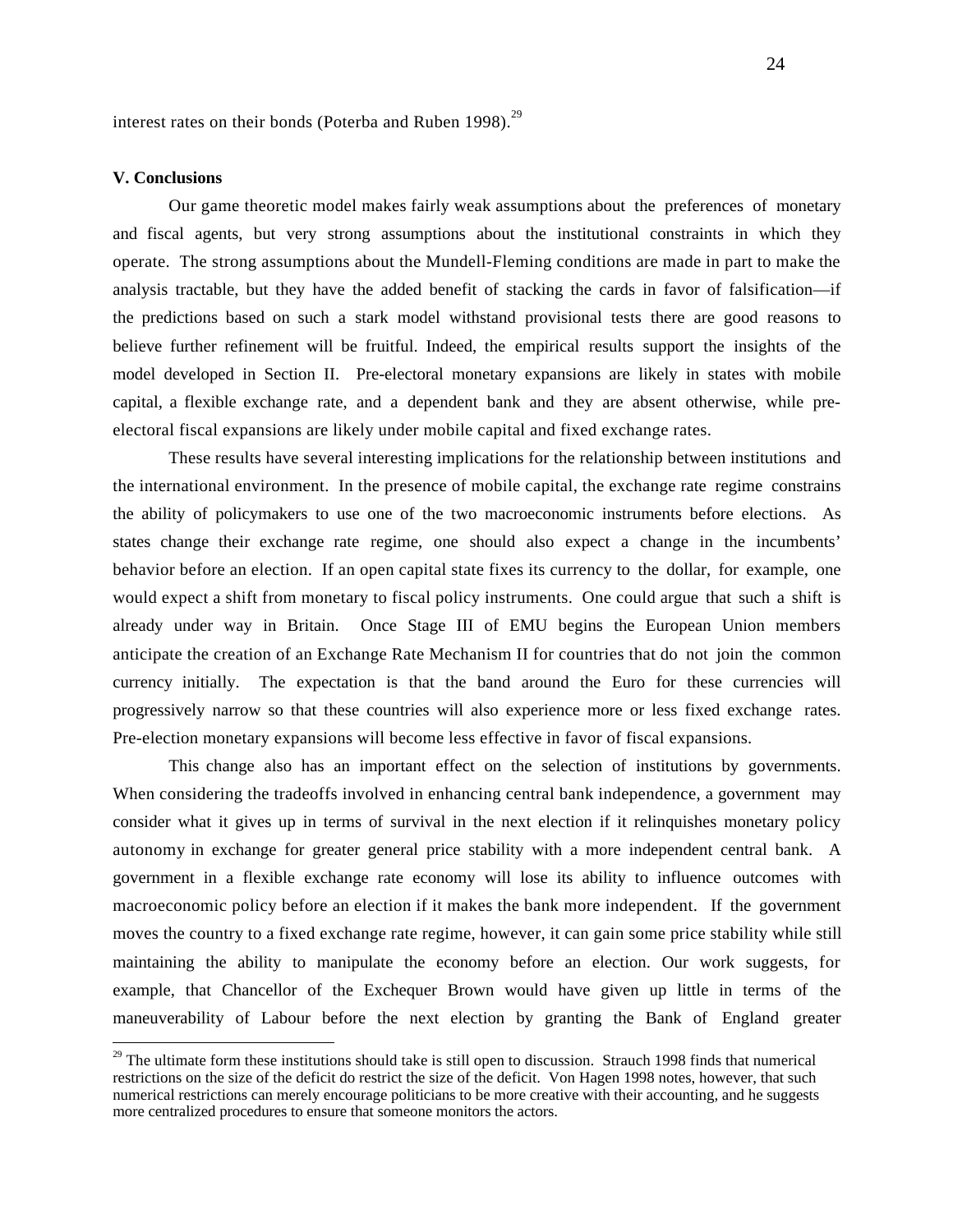independence in May 1997. The Labour Party can presumably initiate a fiscal expansion before the next elections so long as Britain has joined the Exchange Rate Mechanism II by then.

These results also suggest why previous empirical results for fiscal cycles have been so ambiguous. Few studies consider the effects of different exchange rate regimes on the likelihood of fiscal cycles. States engineered fiscal expansions when exchange rates were fixed but not when they were flexible, and studies that do not include the exchange rate regime are missing this critical variable. One of the articles that does consider the importance of exchange rate regimes, Clark and Reichert (1998), appears to contradict the results here. The authors find that states with either fixed exchange rates or independent central banks are less likely to experience opportunistic political business cycles. Yet these authors concentrate their attention on outcomes, such as on the unemployment rate and economic output, rather than on policy instruments, such as the money supply or budget balances. Our research produces an interesting puzzle—why, if fiscal cycles exist when monetary policy is constrained by fixed exchange rates or a highly independent central bank, do Clark and Reichert find no evidence of cycles in unemployment or growth under precisely these conditions? One possible explanation is that politicians use monetary policy before elections to affect the general economy while they manipulate fiscal policy to sway specific constituencies. Indeed, while an increase in the money supply may help certain groups like homebuyers more than others, it is a blunt instrument to cultivate specific clienteles. Fiscal policy, on the other hand, is more suited to targeted use either through greater spending or tax cuts or both. The implication is these different strategies have markedly different macroeconomic consequences.

Finally, it is clear that the choice of exchange rate regime and the degree of capital mobility has complex effects on the ability of politicians to influence the economy for electoral purposes. While the current study does not necessarily contradict the growing literature on the effects of increased capital mobility on national policy autonomy cited in the introduction, the effects of capital mobility vary a great deal across cases, both because they are refracted by the institutions through which they are transmitted, such as central banks, and because exchange rate regimes interact with capital mobility in important ways. A full consideration of both institutional and international constraints on government behavior in subject areas besides political business cycles is needed.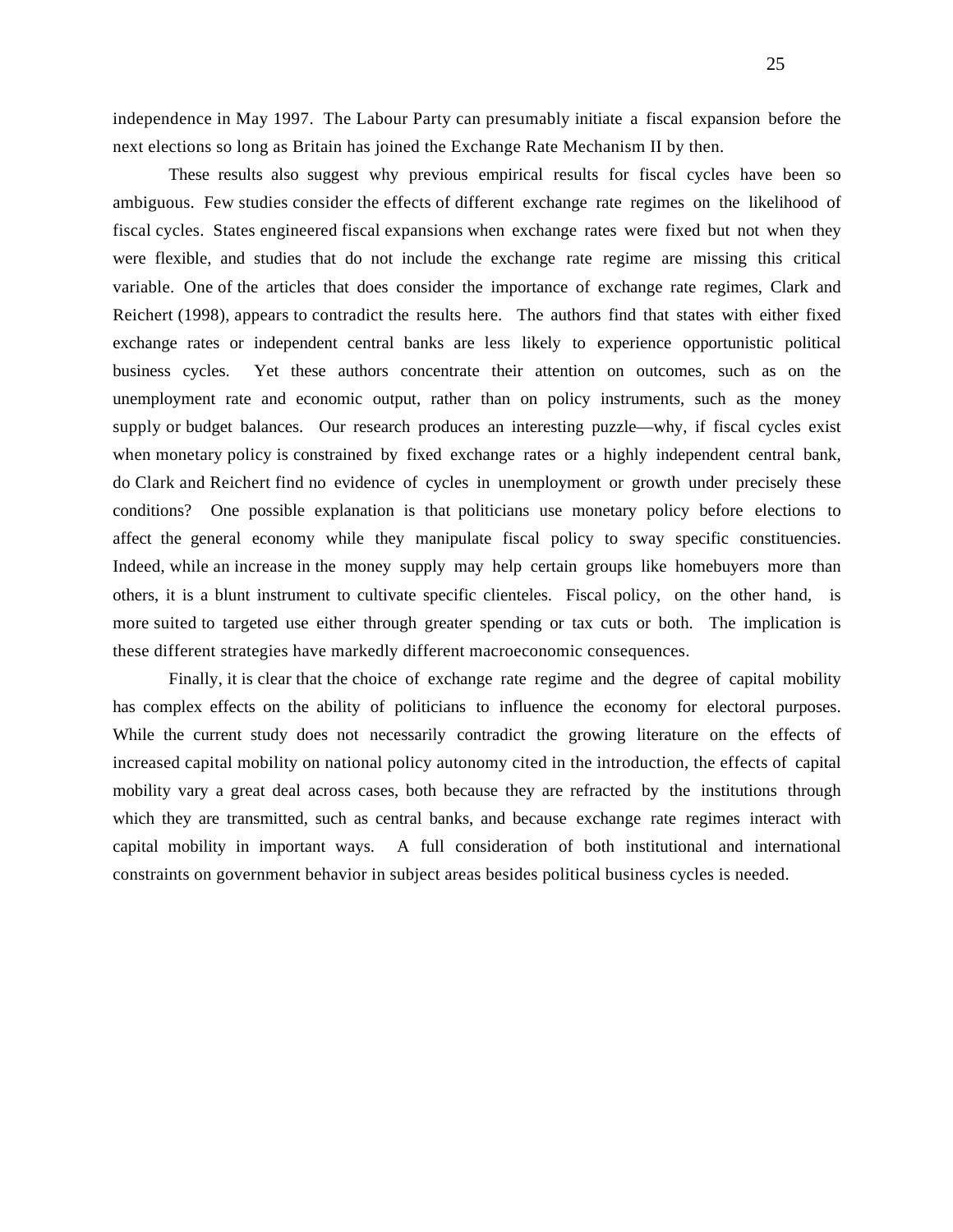#### **Appendix 1. Proof of Proposition 1.**

The reaction functions in proposition 1 follow directly from the actors' loss functions and the Phillips curve mechanism. The government's problem is to choose *g* so as to minize its loss function, which, if we substitute in the Phillips curve process  $(5)$  that determines  $y_t$ , the right hand side of (2) for the government's ideal point for output, and assume (withouth loss of generality) that  $= 0$ , becomes :

$$
L_{gov} = (y^n + \mu (t - \frac{e}{t}) + g - ky^{gov})^2 + \frac{2}{t}
$$
 (A1)

To find the minimum, we find the partial derivative with respect to *g* :

$$
\frac{L}{g} = (y^{n} + \mu)(t^{n} - t^{n}) + g - ky^{n})
$$
 (A2)

which, when set equal to zero and solved for *g* becomes:

$$
g = \frac{1}{\nu} \left[ y^n (k-1) - \mu \left( \begin{array}{cc} -e \\ t \end{array} \right) \right]
$$
 (A 3)

as proposed.

An analogous process can be used to determine the central banks' optimal response. Here the problem is to find the level of inflation that minimizes its loss function. Once again, substituting in the Phillips curve process (*5*)*,* the right hand side of (3) for the bank's ideal point for output, and assuming (withouth loss of generality) that  $= 0$ , the bank's loss function is :

$$
L_i = (y^n + \mu)(t - e^e) + g - ky^n)^2 + \frac{2}{t}
$$
 (A4)

Differentiating with respect to yields:

$$
-\frac{L}{r} = \mu(y^n + \mu_{t} - \mu_{t}^e + g - ky^n) + \mu_{t} \tag{A5}
$$

which, when set to zero and solved for p becomes

$$
t_{t} = \frac{1}{\mu + \mu} \left[ \mu \quad \frac{e}{t} + y^{n} (k^{C} - 1) - g \right]
$$
 (A6)

as proposed.

#### **Appendix 2**

In this appendix, we briefly describe indicators used in the empirical section of our paper. These fall into two categories - institutional/political and macroeconomic.

#### **Institutional/Political Variables**

Given the qualitative nature of our theoretical discussion, we have elected to classify our observations according to categorical distinctions. Central banks are viewed as independent or not; exchange rates are fixed or flexible**.** We do not have strong theoretical arguments about such operational choices but neither do we have reason to believe that the strategic calculations of policy makers are influenced in a linear fashion by changing degrees of capital mobility or central bank independence. Tables A1-A3 report the classifications used in this paper.

**Central bank independence -** Cukierman, Webb, and Neyapti's (1992) measure of legal independence is used to construct a categorical variable that equals one if the country's score is above the sample median and zero otherwise.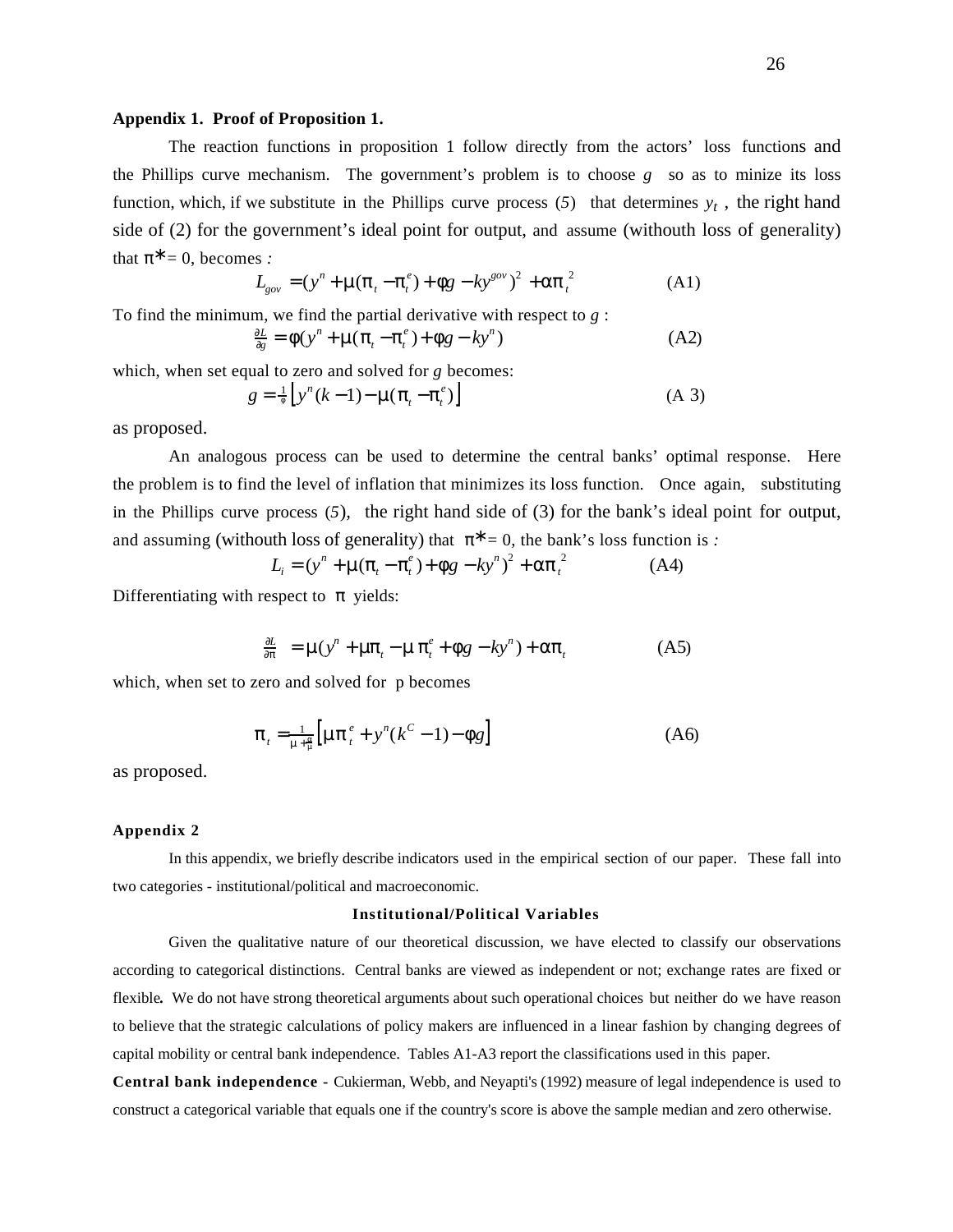**Elections - For monetary tests - Quarters in which a general election is held, and the three quarters proceeding** it, are coded as electoral periods. Dates for elections taken from Mackie and Rose 1982 and *Europa World Year book*, various years. **For fiscal tests –** either the year in which an election was held, with the data provided in Hallerberg and von Hagen (1998b) and based on the yearly data appendix in *European Journal of Political Research* (Various Years), or the percentage of time in a given year before an election for a body important for macroeconomic policy as coded by Franzese 1996 and updated by the author May 1998 (full explanation of this data source is provided in footnote 25).

**Fixed exchange rates** - A categorical variable that equals one when a country either belongs to a fixed exchange rate regime or pegs their currency to another national currency. Codings based on *International Financial Statistics Yearbook,* Coffey 1984, and OECD 1985.

**Fiscal Institutions: Strong Finance Minister and Negotiated Targets:** these variables are coded as "one" when the institution is present. Data appears in Hallerberg and von Hagen (1998b).

Left: this variable is percent of seats held by "left" parties. It is found in Hallerberg and von Hagen (1998b).

Government Type: Roubini and Sachs (1989) code this variable as follows: 0=one-party majority government, 1=2-3 party majority government, 2=4-5 party majority government, 3=minority government. Our data for this variable come from DeHaan and Sturm (1997), who update Roubini and Sachs' original dataset. Edin and Ohlsson (1991) break this variable into three separate dummy variables. Hallerberg and von Hagen (1998b) use this formulation, and we received the data from them, which is based on the yearly data appendix in *European Journal of Political Research* (Various Years).

#### **Macroeconomic Variables**

**Change in Gross Debt-** Change in percentage of gross debt as expressed in terms of gross government debt over GDP. The data for the DeHaan and Sturm regressions came from *OECD Economic Outlook*, various years, while the data for the Hallerberg and von Hagen regressions came from *Statistical Annex of European Economy* .

**Growth - For monetary tests** Growth in output was measured by seasonally adjusted total industrial production *OECDMEI*, except for Canada (where data were not seasonally adjusted) and Australia (where seasonally adjusted real gross product volume was used). Other studies have used change in real GDP, but seasonally adjusted quarterly data were unavailable for several countries. **For fiscal tests--** figures for the DeHaan and Sturm regressions came from *OECD Economic Outlook*, various years, while the data for the Hallerberg and von Hagen regressions came from *Statistical Annex of European Economy* , various years.

**Inflation -** Based on consumer price index for all goods, except for Japan, all goods less food. Calculated as (Cpit / Cpit -Cpit-4) Source: International Monetary Fund, *International Financial Statistics.* CD-ROM version.

**Long-term Interest Rates:** data for the DeHaan and Sturm regressions came from *OECD Economic Outlook*, various years, while the data for the Hallerberg and von Hagen regressions came from *Statistical Annex of European Economy* , various years

**Money supply -** M1 and M1+quasi-Money. OECD, *OECD Main Economic Indicators*.

**Unemployment For monetary tests--**Quarterly Percentage change in the seasonally adjusted number of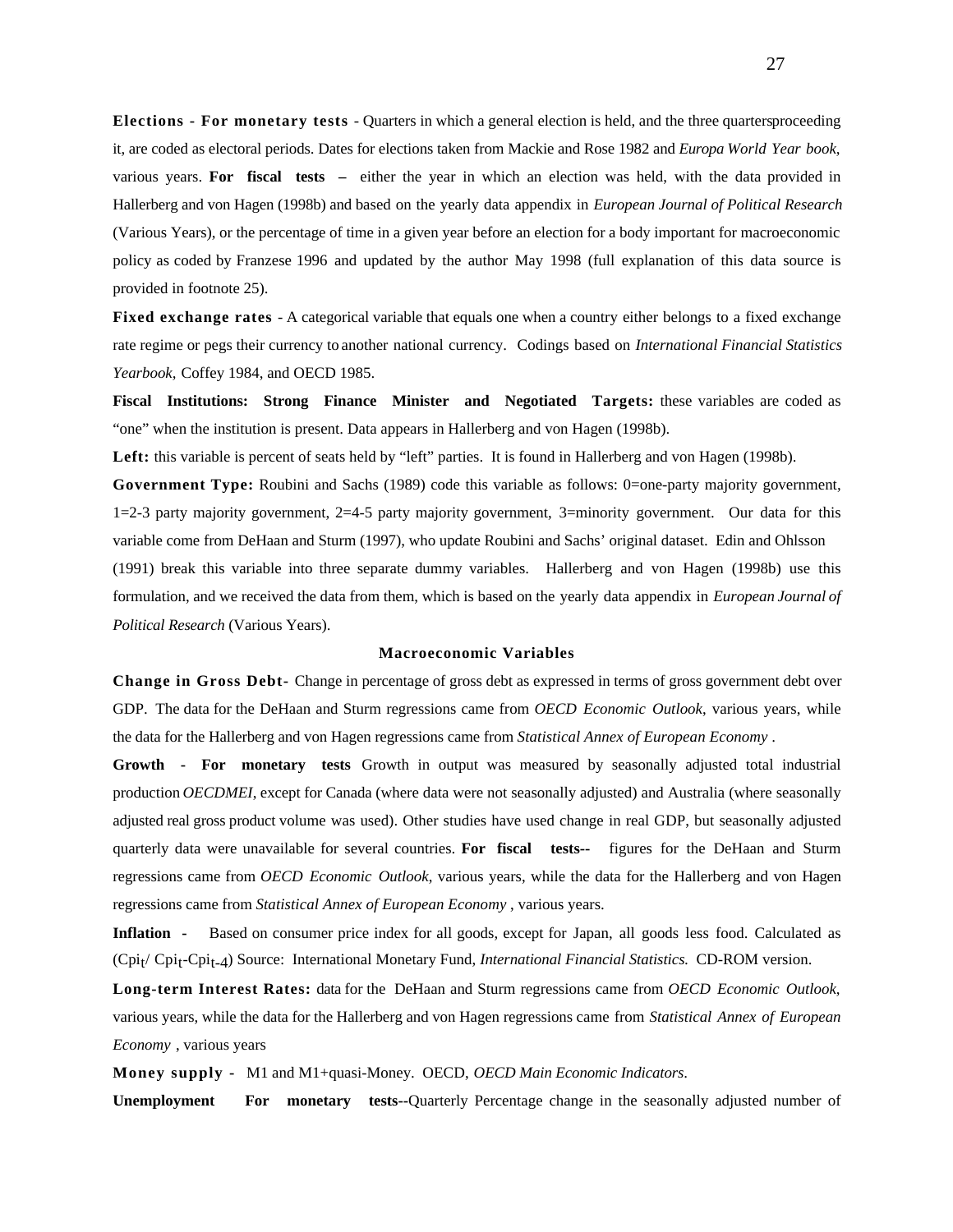unemployed, from OECD, *OECD Main Economic Indicators*. **For fiscal tests--**Unemployment figures for the DeHaan and Sturm regressions came from *OECD Economic Outlook*, various years, while the data for the Hallerberg and von Hagen regressions came from *Statistical Annex of European Economy* , various years.

| Country              | <b>Independent Central</b> | <b>Mobile Capital and</b> | <b>Mobile Capital and</b> |
|----------------------|----------------------------|---------------------------|---------------------------|
|                      | <b>Bank</b>                | <b>Fixed Exchange</b>     | <b>Flexible Exchange</b>  |
|                      |                            | <b>Rates</b>              | <b>Rates</b>              |
| Australia            | Yes                        |                           | 1973-92                   |
| Austria              | Yes                        | 1973-92                   |                           |
| Belgium              | No                         | 1973-92                   |                           |
| Canada               | N <sub>0</sub>             |                           | 1973-92                   |
| Denmark              | Yes                        | 1973-92                   |                           |
| Finland              | N <sub>0</sub>             | 1977-92                   | 1973-1976                 |
| France               | N <sub>0</sub>             | 1979-92                   | 1973-1978                 |
| <b>Great Britain</b> | N <sub>0</sub>             | 1991-92                   | 1973-90                   |
| Greece               | Yes                        |                           | 1973-95                   |
| Iceland              | n/a                        | 1981-92                   |                           |
| Ireland              | Yes                        | 1973-92                   |                           |
| Italy                | N <sub>0</sub>             | 1979-92                   | 1993-95                   |
| Japan                | N <sub>0</sub>             |                           | 1973-92                   |
| Luxembourg           | n/a                        | 1973-92                   |                           |
| Netherlands          | Yes                        | 1973-92                   |                           |
| Norway               | N <sub>0</sub>             | 1973-92                   |                           |
| New Zealand          | N <sub>0</sub>             |                           | 1981-92                   |
| Portugal             | N <sub>0</sub>             |                           | 1973-92                   |
| Spain                | N <sub>0</sub>             | 1989-92                   | 1973-87                   |
| Switzerland          |                            | 1981-92                   |                           |
| Sweden               | N <sub>0</sub>             | 1973-92                   |                           |
| <b>USA</b>           | Yes                        |                           | 1973-92                   |
| W. Germany           | Yes                        |                           | 1973-92                   |

### **Table A1**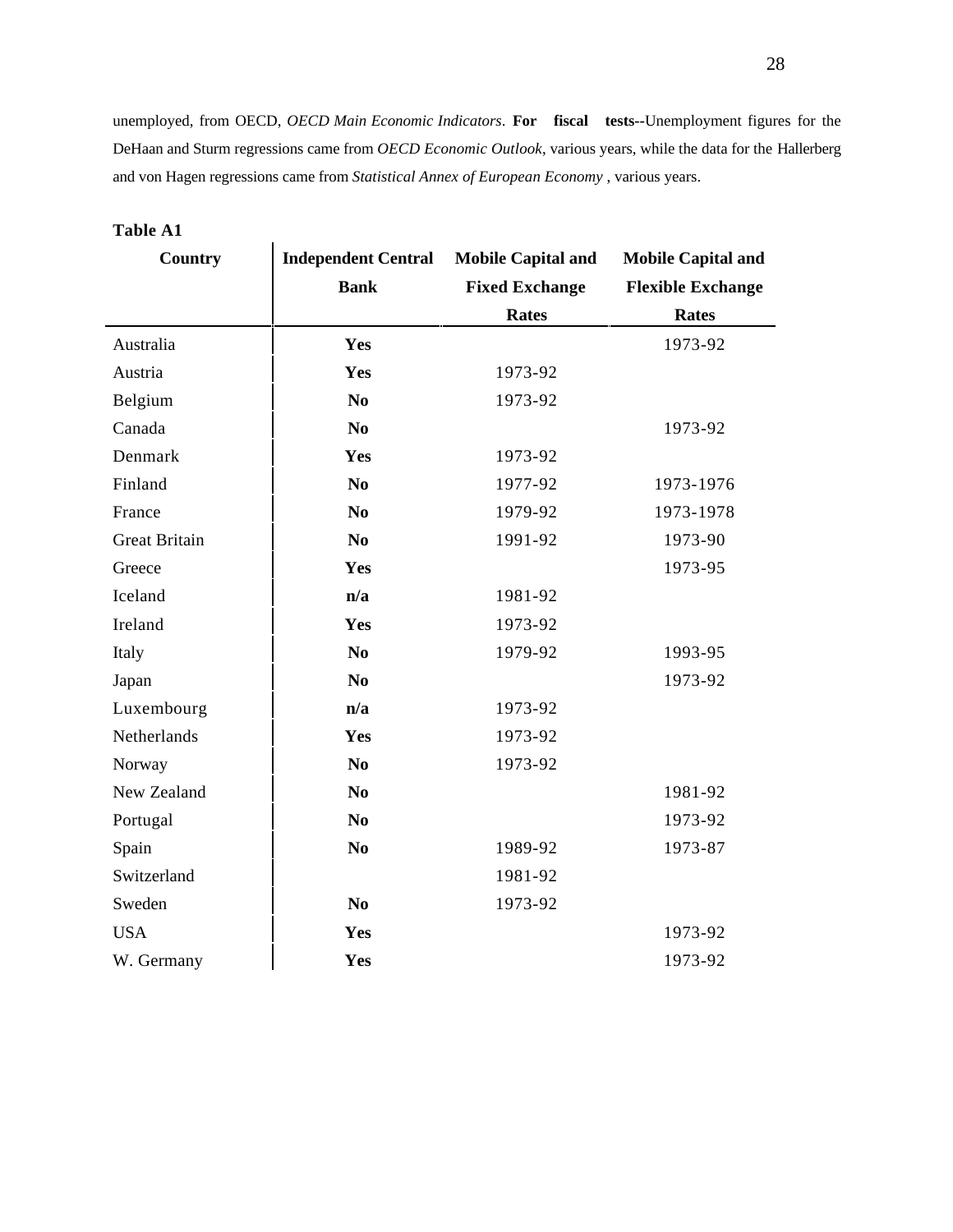References

- Alesina, Alberto. 1987. "Macroeconomic Policy in a Two-Party System as a Repeated Game. *Quarterly Journal of Economics* 102:651-678.
- Alesina, Alberto and Nouriel Roubini. 1992. "Political Cycles in OECD Economies." *Review of Economic Studies* 59: 663-688.
- Alesina, Alberto, Nouriel Roubini, with Gerald Cohen. 1997. *Political Cycles and the Macroeconomy*. Cambridge: MIT Press.
- Alesina, Alberto and Lawrence H. Summers. 1993. "Central Bank Independence and Macroeconomic Performance: Some Comparative Evidence," *Journal of Money, Credit, and Banking* 25:2 (May) pp. 151-162.
- Alesina, Alberto, and Guido Tabellini. "Rules and Discretion with Noncoordinated Monetary and Fiscal Policies." *Economic Inquiry*. 25 (1987): 619-630.
- Alvarez, R. Michael. Geoffrey Garrety and Peter Lange. 1991. "Government Partisanship, Labor Organization, and Macroeconomic Performance." *American Political Science Review.* 85 (June) :539-556.
- Andrews, David M. 1994. "Capital Mobility and State Autonomy: Toward a Structural Theory of International Monetary Relations," *International Studies Quarterly* 38:193-218.
- Beetsma, Roel M.W.J., and A. Lans Bovenberg. 1997. "Designing Fiscal and Monetary Institutions in a Second-Best World." *European Journal of Political Economy*. 13: 53-79.
- Berger, Helge 1997a. *Konjunkturpolitik im Wirtschaftswunder, Handlungsspielräume und Verhaltensmuster von Bundesbank und Regierung in den 1950er Jahren (Stabilization Policy During the Wirtschaftswunder,: Scope of* Actiona and Behavioral Patters of the Bundesbank and the Government . Tübingen: J.C.B. Mohr (Paul Siebeck), 1997.
- Berger, Helge. 1997b. "The *Bundesbank's* Path to Independence: Evidence from the 1950s." *Public Choice* 93 :427- 453.
- Berger, Helge and Friedrich Schneider. 1998. "The Bundesbank's Reaction to Policy Conflicts: Evidence and Implications." Manuscript. *CES,* University of Munich.
- Berger, Helge and Marcel Thum. 1997. "Central Bank vs. Government: Strategic Information Policy and its Consequences." Manuscript. University of Munich.
- Bernhard, William and David LeBlang. 1997. "Democratic Institutions and Exchange Rate Commitments." Manuscript. Univ. of Illinois at Urbana-Champaign.
- Blinder, Alan S. 1999. *Central Banking in Theory and Practice*. Manuscript. Princeton University Department of Economics. Lionel Robbins lectures presented at the London School of Economics*,* October 29-31, 1996.
- Branson, William H. and Willem H. Buiter. 1983. "Monetary and Fiscal Policy with Flexible Exchange Rates." In *Economic Interdependence and Flexible Exchange Rates,* edited by Jagdeep S. Bhandari and Bluford H. Putnam, 251-85. Cambridge, Mass: MIT Press.
- Cerny, Phillip. 1994. "The Dynamics of Financial Globalization: Technology, Market Structure, and Policy Response." *Policy Sciences*. 27:319-33.
- Clark, William Roberts, and Usha Nair Reichert. 1998. "International and domestic constraints on political business cycle behavior." *International Organization*. 52 (Winter) : 87-120.
- Cohen, Benjamin J. 1993. "The Triad and the Unholy Trinity: Lessons for the Pacific Region," In *Economic Relations in The 1990s: Cooperation or Conflict?* , edited by Richard Higgot, Richard Leaver and John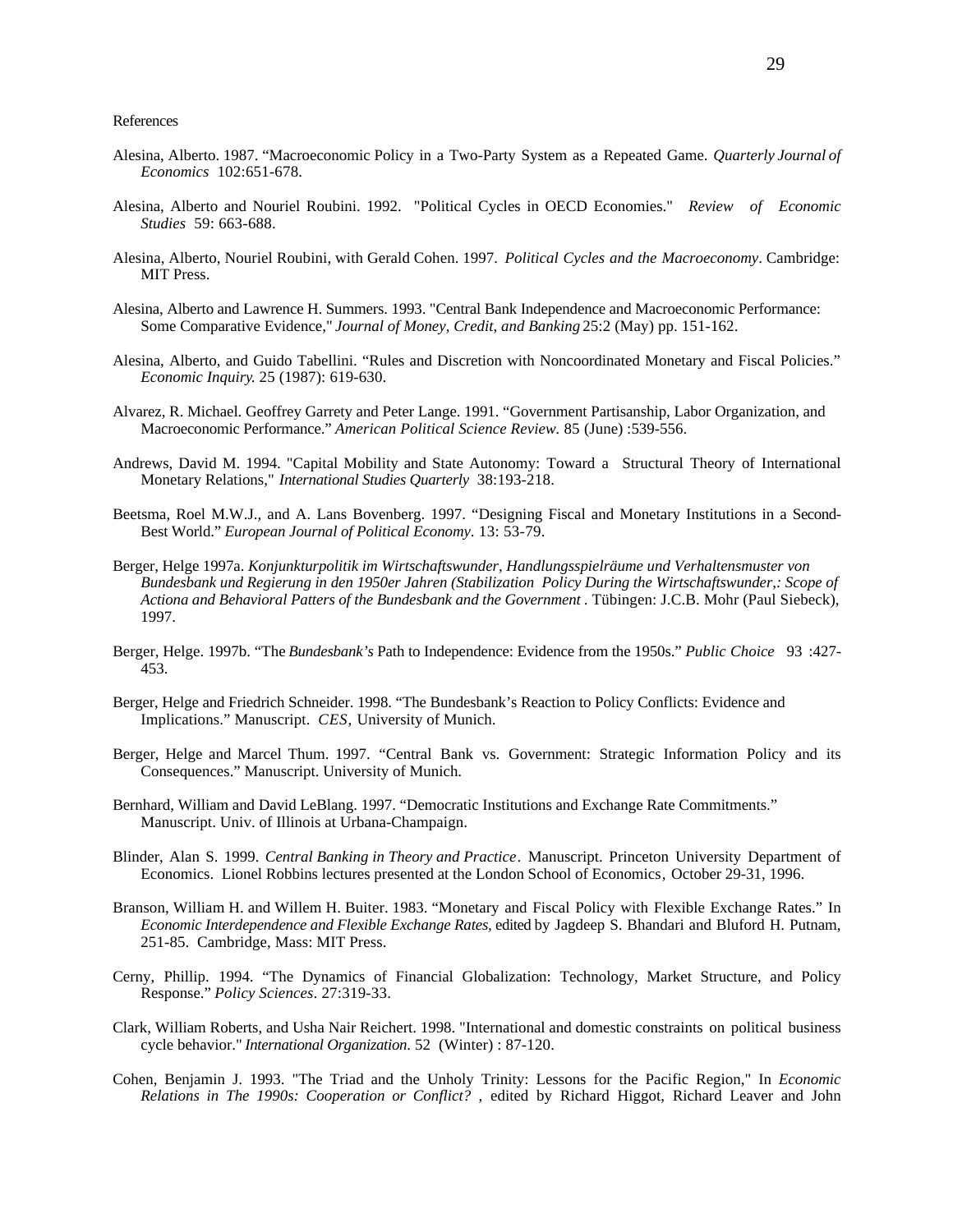Ravenhill. Pacific Boulder: Lynne Rienner Publishers.

- Coffey, Peter. 1984 *The European Monetary System: Past, Present, and Future*. Hingham, MA: Kluwer Academic.
- Committee on Economic and Monetary Affairs and Industrial Policy. 1997. "Text of the Two Council Regulations on the Stability and Growth Pact Approved by the European Council in Amsterdam 16 June 1997." The European Commission.
- Corsetti, G. and P. Pesenti. 1997. "Welfare and Macroeconomic Interdependence," NBER Working Paper, forthcoming.
- Cukierman, Alex. 1992. *Central Bank Strategy, Credibility, and Independence*. Cambridge: MIT Press.
- Cukierman, Alex, Pantelis Kalaitzidakis, Lawrence H. Summers, and Steven B. Webb. 1993. "Central Bank Independence, Growth, Investment, and Real Rate," *Carnegie-Rochester Conference Series on Public Policy* 39 (Autumn), pp.95-140.
- Cukierman, Alex and Steven Webb. 1994. "Political Influence On The Central Bank-International Evidence" Paper prepared for the American Political Science Association Annual Meeting, New York, Aug. 31-Sept. 4, 1994.
- Cukierman, Alex, Steven B. Webb, and Bilin Neyapti. 1992. "Measuring the Independence of Central Banks and Its Effect on Policy Outcomes." *World Bank Economic Review* 4:353-398.
- DeHaan, Jakob, and Jan-Egbert E. Sturm. 1994a. "The Case for Central Bank Independence." *Banca Nazionale del Lazaro Quarterly Review* 182 (1992), 305-327; reprinted in Michael Parkin, ed., *The Theory of Inflation*. Aldershot, Edward Elgar, 627-649.
- De Haan, Jakob, and Jan-Egbert Sturm. 1994b. "Political and Institutional Determinants of Fiscal Policy in the European Community" *Public Choice*. 80: 157-172.
- De Haan, Jakob, and Jan-Egbert Sturm. 1997. "Political and Economic Determinants of OECD Budget Deficits and Government Expenditures: A Reinvestigation." *European Journal of Political Economy*. 13: 739-750.
- De Long, Bradford and Lawrence H. Summers. 1992. "Macroeconomic Policy and Long-Run Growth," Federal Reserve Bank of Kansas City, Economic Review :5-30.
- Dooley, Michael. 1996. "A Survey of Literature on Controls over International Capital Transactions." *IMF Staff Papers*. 43, 3, 639-687.
- Dornbusch, Rudiger. 1976. "Expectations and Exchange Rate Dynamics." *Journal of Political Economy*; 84:1161- 1176.
- Edin, Per-Anders, and Henry Ohlsson. 1991. "Political Determinants of Budget Deficits: Coalition Effects Versus Minority Effects." *European Economic Review* 35: 1597-1603.
- Eichengreen, Barry, and Jürgen von Hagen. 1996a. "Federalism, Fiscal Restraints, and European Monetary Union." *American Economic Review Papers and Proceedings.*
- Eichengreen, Barry, and Jürgen von Hagen. 1996b. "Fiscal Restrictions and Monetary Union: Rationales, Repercussions, Reforms." *Empirica.* ??:???
- Eichengreen, Barry, and Charles Wyplosz. 1997. "The Stability Pact: More than a Minor Nuisance?" Working Paper. December.
- Eijffinger, Sylvester C., and Jakob de Haan. 1996. "The Political Economy of Central-Bank Independence." *Special Papers in International Finance, International Finance Section, Princeton University,* 19.

Europa Publications Ltd. Various Years.*The Europa World Year Book*. London: Europa Publications Ltd.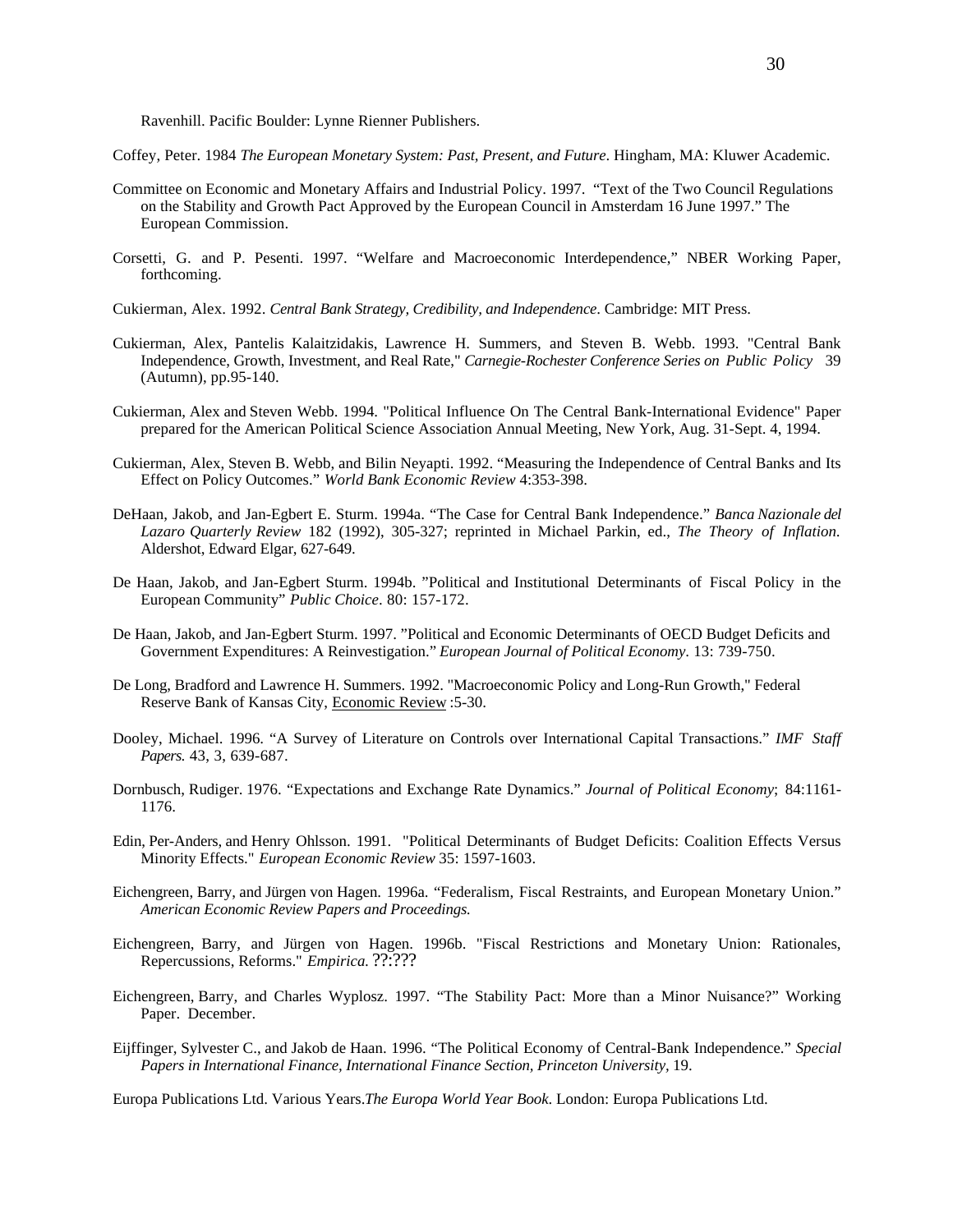- Fleming, J.M. 1962. "Domestic Financial Policies Under Fixed And Floating Exchange Rates. "*IMF Staff Papers* 9: 369-380.
- Franzese, Robert J. "The Political Economy of Public Debt: An Empirical Examination of the OECD Post-war Experience." Paper Presented at the 1996 Midwest Political Science Association Meeting, 1996.
- Franzese, Robert J. and Peter A. Hall. 1998. Mixed Signals: Central Bank Independence, Coordinated Wage-Bargaining, and European Monetary Union. *International Organization*. 52 (Summer):
- Frieden, Jeffry A. 1991. "Invested Interests: The Politics of National Economic Policies in a World of Global Finance." *International Organization* 45: 425-451.
- Friedrich, Robert J. 1982. "In Defense of Multiplicative Terms in Multiple Regression Equations." *American Journal of Political Science* 26:797-833.
- Garrett, Geoffrey, and Peter Lange. 1995. Internationalization, Institutions, and Political Change. *International Organization* , 49, 627-55.
- Garrett, Geoffrey, and George Tsebelis. 1996. "An Institutional Critique of Interngovernmentalism," *International Organization*. 50 (Spring): 269-299.
- Garrett, Geoffrey and Christopher Way. 1995. "Labor Market Institutions and the Economic Consequences of Central Bank Indpendence," Paper prepared for presentation at the Annual Meetings of the American Political Science Association, August 31-September 3, 1995.
- Grilli, Vittorio, Donato Masciandaro, and Guido Tabbellini. 1991. "Political and Monetary Institutions and Public Financial Policies in the Industrial Countries." *Economic Policy*. 13 (1991) 341-392.
- Hall, Peter A. 1994. "Central Bank Independence and Coordinated Wage Bargaining: Their Interaction in Germany and Europe," *German Politics and Society* (Autumn): 1-23.
- Hallerberg, Mark and William Roberts Clark, 1997, "How Should Political Scientists Measure Capittal Mobility?" Paper presented at the Annual Meeting of the American Political Science Meeting, Washington, D.C.
- Hallerberg, Mark, and Jürgen von Hagen. 1998a. "Electoral Institutions and the Budget Process." In Fukasaku, Kiichiro, and Ricardo Hausmann, Eds., *Democracy, Decentralisation and Deficits in Latin America*. Paris: Organisation for Economic Cooperation and Development: 65-94.
- Hallerberg, Mark, and Jürgen von Hagen. 1998b. "Electoral Institutions, Cabinet Negotiations, and Budget Deficits within the European Union." in Poterba, James, and Jürgen von Hagen, Eds. *Fiscal Institutions and Fiscal Performance*. Chicago: University of Chicago Press.
- Hibbs, Douglas A. 1977. "Political Parties and Macroeconomic Policy. "*American Political Science Review* 71:1467-87.
- Hibbs, Douglas A. 1987. *The American Political Economy.* Cambridge, MA: Harvard Unviersity Press. International Monetary Fund. Various Years. *International Financial Statistics*. Washington: International Monetary Fund.
- Iversen, Torben. 1998. "Wage Bargaining, Central Bank Independence and the Real Effects of Money." *International Organization* 52 (Summer):
- Jaccard, James, Robert Turrisi and Choi K. Wan. 1990 *Interaction Effects in Multiple Regression.* Berkeley, Calif.: Sage Publications.

Katzenstein, Peter. 1985. *Small states in world markets*. Ithaca: Cornell University Press, 1985.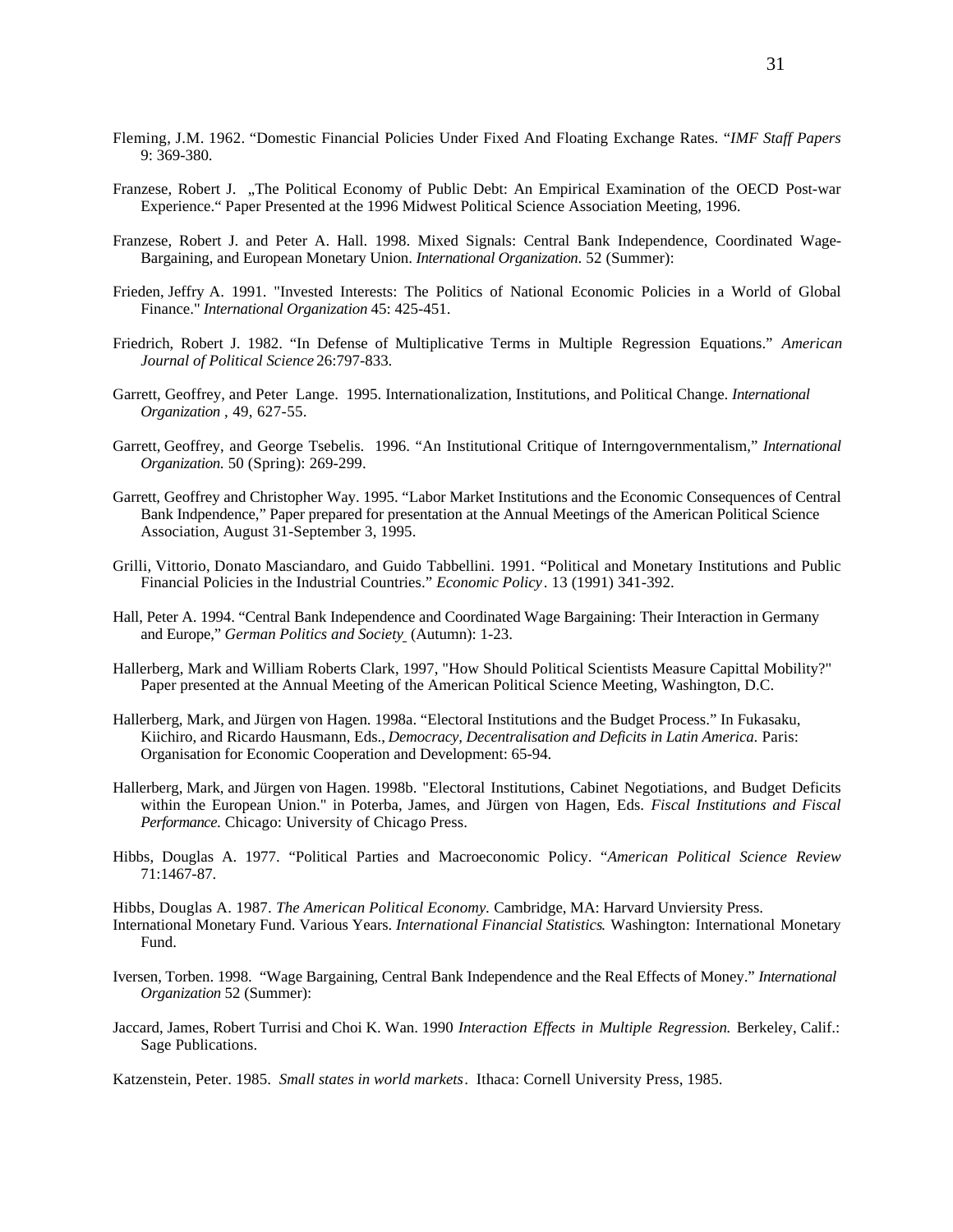Keech, William R. 1995. *Economic Politics: The Costs of Democracy.* New York: Cambridge University Press.

- Kontopoulos, Yianos, and Roberto Perotti. 1997. "Fragmented Fiscal Policy." Paper Presented at the NBER-ZEI Budgeting Institutions Conference, June 27-29, 1997, University of Bonn, Bonn, Germany.
- Kurzer, Paulette 1993. *Business and Banking: Political Change and Economic Integration In Western Europe*. Ithaca: Cornell University Press.
- Lohmann, Susanne. 1992. "Optimal Commitment in Monetary Policy: Credibility versus Flexibility"*. American Economic Review*. 82: 273-286.
- Mackie, Thomas T. and Richard Rose. 1982. *The International almanac of electoral history.* 2nd ed. New York: Facts on File.
- MacRae, MacRae. 1977. "A Political Model of the Business Cycle." *Journal of Political Economy*. 95: 239-63.
- McNamara, Kathleen R. 1998. *The Currency of Ideas: Monetary Politics in the European Union*. Ithaca: Cornell UP.
- Moses, Jonathon W. 1994. "Abdication from national policy autonomy: what's left to leave? (response to Ton Notermans) *Politics & Society*. 22:125-173.
- Mundell, Robert A. 1963. "Capital Mobility and Stabilization Policy Under Fixed and Flexible Exchange Rates." *Canadian Journal Of Economic And Political Science* 29: 475-485.
- Nordhaus, William D. 1975. "The Political Business Cycle," *Review of Economic Studies,* 42:169-190.
- Notermans, Ton. 1993. "The Abdication from National Policy Autonomy: Why the Macroeconomic Policy Regime Has Become So Unfavorable to Labor," *Politics and Society* 21: 133-67.
- Obstfeld, Maurice and Kenneth Rogoff. 1996. *Foundations of International Macroeconomics*. Cambridge, MA: MIT Press.
- OECD. 1985. *Exchange rate management and the conduct of monetary policy*. Paris: Organization for Economic Cooperation and Development.
- Pauley, Louis W. 1995. "Capital Mobility, State Autonomy And Political Legitimacy." *Journal of International Affairs*. 48:2:369-388.
- Pollard, Patricia S. 1993. "Central Bank Independence and Economic Performance." *Federal Reserve Bank of St. Louis Review* 75, 21-36.
- Powell, G. Bingham and Garry D. Whitten. 1993. "A Cross-National Analysis of Economic Voting: Taking Account of the Political Context." *American Journal of Political Science.* 37(2) May: 391-414.
- Poterba, James M., and Kim S. Rueben. 1998. "State Fiscal Insitutions and the U.S. Municipal Bond Market in *Fiscal Institutions and Fiscal Performance.*" James Poterba and Juergen von Hagen (eds.).(University of Chicago Press, forthcoming)
- Rodrik, Dani. *Has Globalization Gone Too Far?*Wahsington, D.C: Institute for International Economics.
- Rogoff, Kenneth. 1985. The Optimal Degree of Commitment to an Intermediate Monetary Target. *Quarterly Journal of Economics* 110: 1169-1190.
- Rogoff, K. and A. Sibert 1988. "Equilibrium political business cycles." *Review Of Economic Studies* 55: 1-16.
- Roubini, Nouriel, and Jeffrey D. Sachs. 1989. "Political and Economic Determinants of Budget Deficits in the Industrial Democracies." *European Economic Review*. 33: 903-938.